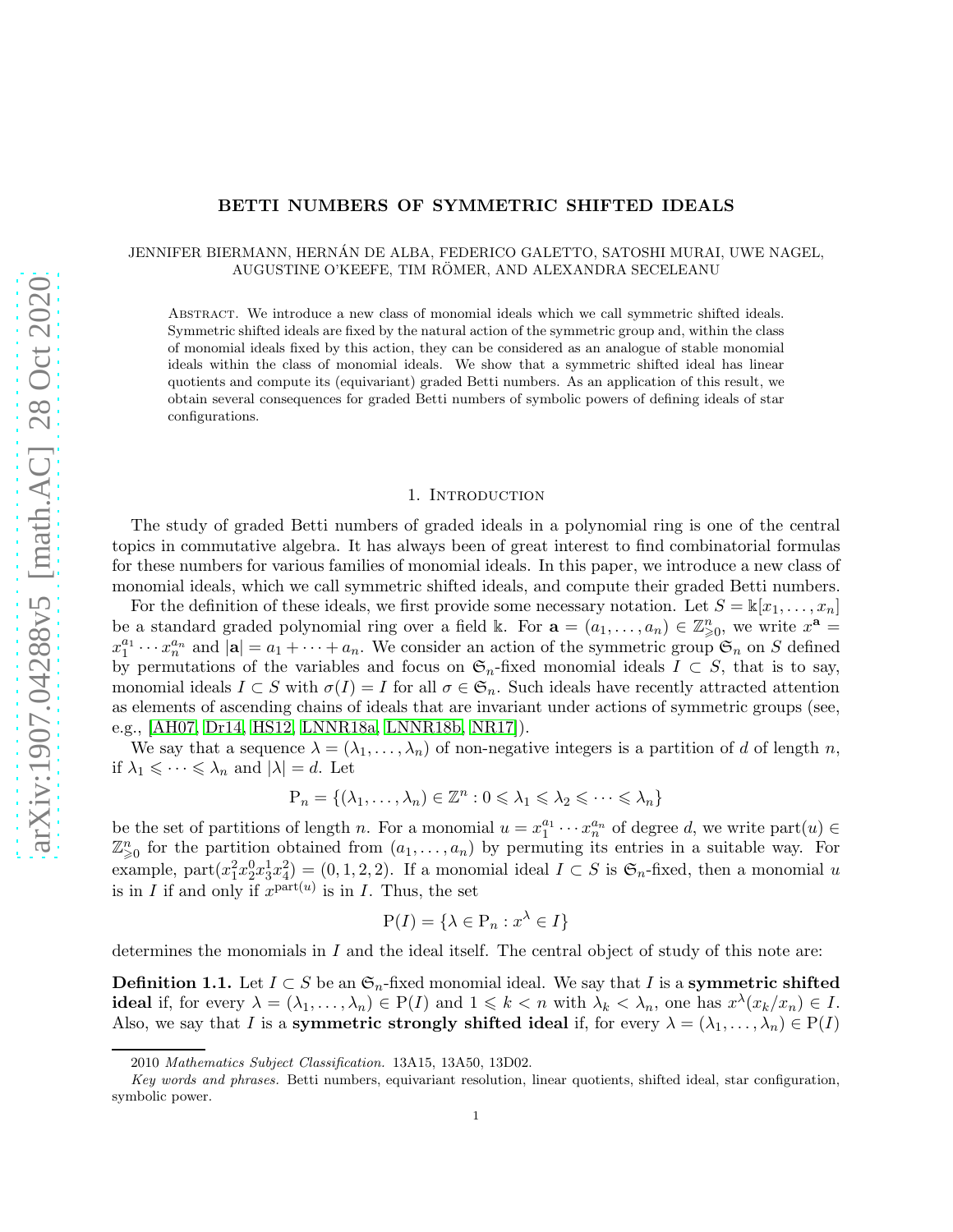and  $1 \leq k < l \leq n$  with  $\lambda_k < \lambda_l$ , one has  $x^{\lambda}(x_k/x_l) \in I$ . We may also refer to these ideals simply as shifted and strongly shifted ideals.

In the following remarks, we note that the above properties can be defined purely in terms of partitions.

**Remark 1.2.** Let  $I \subset S$  be an  $\mathfrak{S}_n$ -fixed monomial ideal. Denote by  $e_i$  the *i*-th standard basis vector of  $\mathbb{Z}^n$ . If for every  $\lambda = (\lambda_1, \ldots, \lambda_n) \in P(I)$  with  $j = \min\{k : \lambda_k = \lambda_n\}$  and for every  $\lambda - e_j + e_i$  with  $i < j$  that is also a partition (i.e., non-decreasing) we have  $\lambda - e_j + e_i \in P(I)$ , then I is shifted.

**Remark 1.3.** For partitions  $\lambda = (\lambda_1, \ldots, \lambda_n), \mu = (\mu_1, \ldots, \mu_n)$ , we define

$$
\mu \leq \lambda
$$
 if  $\mu_k + \cdots + \mu_n \leq \lambda_k + \cdots + \lambda_n$  for all  $k$ .

The partial order  $\leq$  is known in the literature as the **dominance order** (see, e.g., [\[Sta99,](#page-23-4) §7.2]). An  $\mathfrak{S}_n$ -fixed monomial ideal I is strongly shifted if and only if, for every  $\lambda, \mu \in \mathcal{P}_n$  with  $|\lambda| = |\mu|$ ,  $\lambda \in P(I)$  and  $\mu \leq \lambda$  imply  $\mu \in P(I)$ .

The definition of shifted and strongly shifted ideals is inspired by the definition of stable and strongly stable ideals, which are important classes of monomial ideals since, e.g., in characteristic zero generic initial initials are strongly stable. Recall that Eliahou and Kervaire [\[EK90\]](#page-22-2) constructed minimal graded free resolutions of stable ideals and gave a simple formula for their graded Betti numbers in terms of the data of their minimal systems of monomial generators. The main results of this paper are the following formulas for graded Betti numbers of symmetric shifted ideals.

- (1) We prove that every symmetric shifted ideal  $I$  has linear quotients (Theorem [3.2\)](#page-5-0). This allows us to give a formula for its graded Betti numbers in terms of its monomial generators  $G(I)$  (Corollary [3.4\)](#page-8-0).
- (2) We also give a formula for the graded Betti numbers of a symmetric shifted ideal  $I$  in terms of its partition generators  $\{\lambda \in P_n : x^{\lambda} \in G(I)\}\$  (Corollary [5.7\)](#page-16-0).
- (3) We compute equivariant graded Betti numbers of a symmetric shifted ideal I. In other words, we determine the  $\Bbbk[\mathfrak{S}_n]$ -module structure of  $\text{Tor}_i(I, \Bbbk)_i$  (Theorem [6.2\)](#page-18-0).

Our initial motivation for defining symmetric shifted ideals comes from the study of minimal graded free resolutions of symbolic powers of star configurations. A codimension  $c$  star config**uration** is a union of linear subspaces of a projective space  $\mathbb{P}^N$  of the form

$$
V_c = \bigcup_{1 \leq i_1 < \dots < i_c \leq n} H_{i_1} \cap \dots \cap H_{i_c},
$$

where  $H_1, \ldots, H_n$  are distinct hyperplanes in  $\mathbb{P}^N$  such that the intersection of any j of them is either empty or has codimension j and where  $1 \leq c \leq \min\{n, N\}$ . The name is motivated by the special case of 10 points located at pairwise intersections of 5 lines in the projective plane, with the lines positioned in the shape of a star. Let  $L_1, \ldots, L_n$  be defining linear forms of  $H_1, \ldots, H_n$ . Then the defining ideal of  $V_c$  is given by  $I_{V_c} = \bigcap_{1 \leq i_1 < \dots < i_c \leq n} (L_{i_1}, \dots, L_{i_c})$  and its m-th symbolic power can be written as

$$
I_{V_c}^{(m)} = \bigcap_{1 \leq i_1 < \dots < i_c \leq n} (L_{i_1}, \dots, L_{i_c})^m
$$

because each ideal  $(L_{i_1}, \ldots, L_{i_c})$  is a minimal prime of  $I_{V_c}$  and it is generated by a regular sequence; see, e.g., [\[ZS75,](#page-23-5) Appendix 6, Lemma 5]. These ideals  $I_{V_c}$  and  $I_{V_c}^{(m)}$  $V_c^{(m)}$  have been extensively studied from the point of view of algebra, geometry, and combinatorics in [\[AS12,](#page-22-3) [AS14,](#page-22-4) [BDRH+09,](#page-22-5) [BH10,](#page-22-6) [CCG08,](#page-22-7) [CGVT14,](#page-22-8) [CHT11,](#page-22-9) [Fra08,](#page-22-10) [FMN06,](#page-22-11) [GMS06,](#page-23-6) [MN05,](#page-23-7) [PS15,](#page-23-8) [Sch82,](#page-23-9) [TVAV11,](#page-23-10) [Var11\]](#page-23-11). We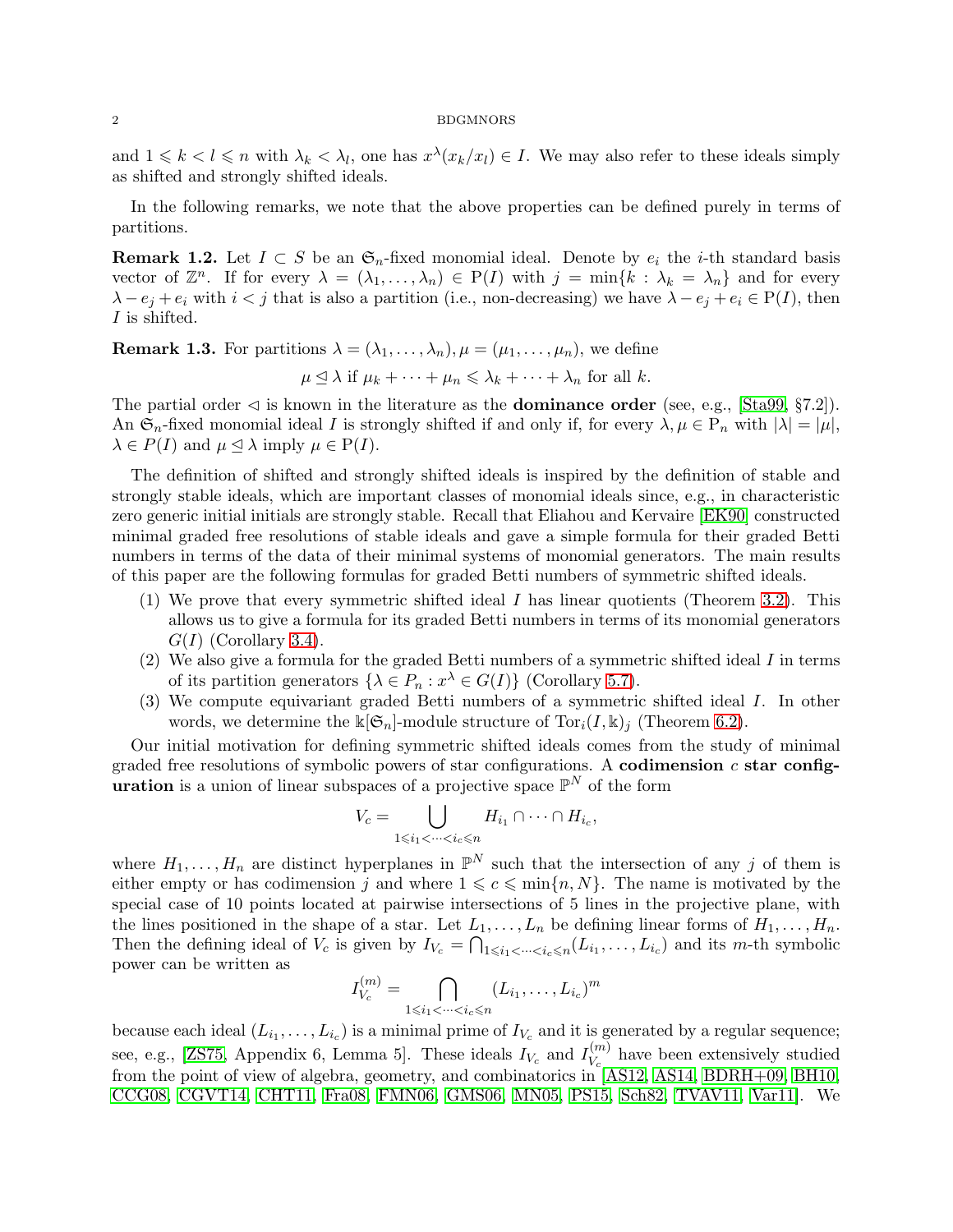recommend [\[GHM13\]](#page-23-12) as a great introduction to the subject. In particular, the Betti numbers of the defining ideal of a star configuration and its symbolic square have been determined in [\[GHM13,](#page-23-12) Remark 2.11, Theorem 3.2]. Further motivation for studying these ideals can be found in [\[GHMN15\]](#page-23-13), which considers generalizations where the linear forms are replaced by forms of arbitrary degree and also explores connections with Stanley-Reisner ideals of matroids.

Let  $I_{n,c}$  be the monomial ideal of  $S = \mathbb{k}[x_1, \ldots, x_n]$  defined by

$$
I_{n,c} = \bigcap_{1 \leq i_1 < \dots < i_c \leq n} (x_{i_1}, \dots, x_{i_c}).
$$

Then the minimal graded free resolution of  $I_V^{(m)}$  $V_c^{(m)}$  is completely determined by that of  $I_{n,c}^{(m)}$ ; in particular, it was shown that these two ideals have the same graded Betti numbers (see [\[GHMN15,](#page-23-13) Example 3.4 and Theorem 3.6], where the more general case of hypersurface or matroid configurations is considered). The same reference also shows that both ideals are Cohen-Macaulay. Note that the ideal  $I_{n,c}$  can also be described as the ideal generated by all squarefree monomials of degree  $n-c+1$  [\[GHMN15,](#page-23-13) Proposition 2.3]. Obviously the ideal  $I_{n,c}^{(m)}$  is  $\mathfrak{S}_n$ -fixed. As one of our main results we prove (in Theorem [4.3\)](#page-8-1) that:

**Theorem.** The ideal  $I_{n,c}^{(m)}$  is strongly shifted.

Since we find a formula for the graded Betti numbers of symmetric shifted ideals, this result gives various information on graded Betti numbers of symbolic powers of star configurations, including their Castelnuovo-Mumford regularity, a simple formula for the Betti numbers in the top and bottom rows of the Betti table, an explicit formula for the Betti numbers of the symbolic cube, and more (see the results in Section [4\)](#page-8-2). Our results for star configurations also apply to the computation of Betti numbers of fat point schemes (see Remark [4.9\)](#page-11-0).

This paper is organized as follows: In Section [2,](#page-3-0) we study some combinatorial properties of symmetric shifted ideals. In Section [3,](#page-5-1) we prove that symmetric shifted ideals have linear quotients, and in Section [4](#page-8-2) we apply the results in Section [3](#page-5-1) to symbolic powers of star configurations. In Sections [5](#page-11-1) and [6,](#page-17-0) we compute the (equivariant) graded Betti numbers of symmetric shifted ideals.

Acknowledgments. This work was started at the workshop "Ordinary and Symbolic Powers of Ideals" at Casa Matemática Oaxaca (CMO) in May 2017. We thank the organizers of the workshop and CMO for their kind invitation and warm hospitality.

We also thank the anonymous referee who provided several useful suggestions to clarify our exposition and improve the quality of our manuscript.

Shortly after this paper was posted on arXiv, another preprint appeared by Paolo Mantero [\[Man19\]](#page-23-14) which also computes the graded Betti numbers of symbolic powers of star configurations. The results in Mantero's preprint were obtained independently from ours, and utilize new and interesting techniques. We are also grateful to Paolo for pointing out a mistake in an earlier version of Corollary [4.4.](#page-9-0) In December 2019, another preprint appeared on arXiv by Kuei-Nuan Lin and Yi-Huang Shen that uses and generalizes some of the results in our paper to a-fold product ideals [\[LS19\]](#page-23-15).

The research of the fourth author is partially supported by KAKENHI 16K05102. The fifth author was partially supported by Simons Foundation grant #317096. The last author was supported by NSF grant DMS–1601024 and EpSCOR award OIA–1557417.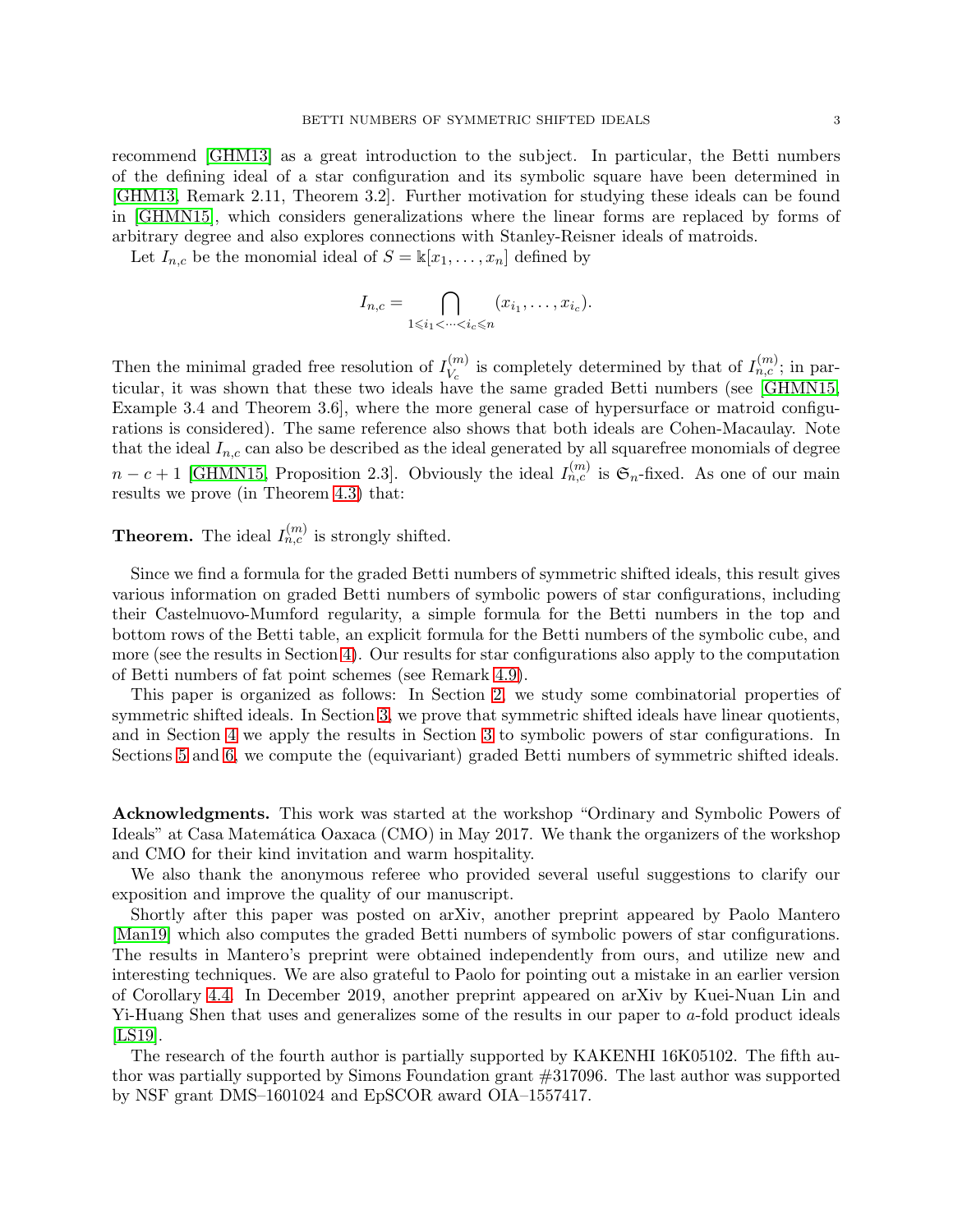### 2. Symmetric shifted ideals

<span id="page-3-0"></span>In this section, we discuss some basic properties of symmetric shifted ideals. For a monomial  $u \in S$ , we write  $\mathfrak{S}_n \cdot u$  for the  $\mathfrak{S}_n$ -orbit of u in S, i.e.,  $\mathfrak{S}_n \cdot u = {\sigma(u) : \sigma \in \mathfrak{S}_n}$ . The set  $P_n$  can be regarded as a poset with the order defined by  $\lambda \geq \mu$  if  $x^{\mu}$  divides  $x^{\lambda}$ . Then the set P(I) is a filter in the poset  $P_n$ , that is to say, for  $\mu \in P(I)$  and  $\lambda \in P_n$ , one has  $\lambda \in P(I)$  if  $\lambda \geq \mu$ . The next lemma shows that the assignment  $I \mapsto P(I)$  defines a one-to-one correspondence between  $\mathfrak{S}_n$ -fixed monomial ideals in S and filters in  $P_n$ .

<span id="page-3-1"></span>**Lemma 2.1.** Let  $\lambda, \mu \in P_n$ . There exist monomials  $u \in \mathfrak{S}_n \cdot x^{\mu}$  and  $w \in \mathfrak{S}_n \cdot x^{\lambda}$  such that u divides w if and only if  $x^{\mu}$  divides  $x^{\lambda}$ .

*Proof.* The "if" part is obvious. We prove the "only if" part. Let  $\lambda = (\lambda_1, \ldots, \lambda_n)$  and  $\mu =$  $(\mu_1, \ldots, \mu_n)$ . The assumption says that there exists  $\sigma \in \mathfrak{S}_n$  such that

$$
\mu_{\sigma(1)} \leqslant \lambda_1, \ldots, \mu_{\sigma(n)} \leqslant \lambda_n.
$$

Since  $\lambda_1 \leqslant \cdots \leqslant \lambda_n$ , for each  $k = 1, 2, \ldots, n$  we have

$$
\mu_{\sigma(1)} \leq \lambda_k, \mu_{\sigma(2)} \leq \lambda_k, \dots, \mu_{\sigma(k)} \leq \lambda_k.
$$

This implies that the partition  $\mu$  contains at least k entries smaller than or equal to  $\lambda_k$ . Therefore  $\mu_k \leq \lambda_k$  for all k, and  $x^{\mu}$  divides  $x^{\lambda}$ .

Throughout the rest of the paper, we will say that  $\mu \in P_n$  divides  $\lambda \in P_n$  if  $x^{\mu}$  divides  $x^{\lambda}$ .

Next, we show that to check the conditions of symmetric (strongly) shifted ideals, it is enough to check them on generators. Let I be a monomial ideal. We write  $G(I)$  for the unique set of minimal monomial generators of I. When I is  $\mathfrak{S}_n$ -fixed, we define

$$
\Lambda(I) = \{ \lambda \in P(I) : x^{\lambda} \in G(I) \}.
$$

Note that  $G(I) = \biguplus_{\lambda \in \Lambda(I)} \mathfrak{S}_n \cdot x^{\lambda}$ , where  $\biguplus$  denotes a disjoint union of sets. As the next statement shows, to check  $I$  is shifted it is enough to check the condition of Definition [1.1](#page-0-0) for partitions in  $\Lambda(I).$ 

**Lemma 2.2.** Let  $I \subset S$  be an  $\mathfrak{S}_n$ -fixed monomial ideal. Then I is shifted if and only if, for every  $\lambda = (\lambda_1, \ldots, \lambda_n) \in \Lambda(I)$  and  $1 \leq k < n$  with  $\lambda_k < \lambda_n$ , one has  $x^{\lambda}(x_k/x_n) \in I$ .

*Proof.* The "only if" part is obvious. We prove the "if" part. Let  $\mu = (\mu_1, \dots, \mu_n) \in P(I)$  and  $1 \leqslant k < n$  with  $\mu_k < \mu_n$ . We claim  $x^{\mu}(x_k/x_n) \in I$ .

Let  $\lambda = (\lambda_1, \ldots, \lambda_n) \in \Lambda(I)$  be a partition that divides  $\mu$ . If  $\lambda_n = \mu_n$ , then  $w = x^{\lambda}(x_k/x_n) \in I$ by assumption and w divides  $x^{\mu}(x_k/x_n)$ . If  $\lambda_n < \mu_n$ , then  $x^{\lambda}x_k$  divides  $x^{\mu}(x_k/x_n)$ . In both cases,  $x^{\mu}(x_k/x_n) \in I$  as desired.

An analogous statement holds for symmetric strongly shifted ideals. We omit the proof since it is essentially the same as the one for symmetric shifted ideals.

**Lemma 2.3.** Let  $I \subset S$  be an  $\mathfrak{S}_n$ -fixed monomial ideal. Then I is strongly shifted if and only if, for every  $\lambda = (\lambda_1, \ldots, \lambda_n) \in \Lambda(I)$  and  $1 \leq k < l \leq n$  with  $\lambda_k < \lambda_l$ , one has  $x^{\lambda}(x_k/x_l) \in I$ .

**Example 2.4.** Let  $I \subset \mathbb{K}[x_1, x_2, x_3]$  be the  $\mathfrak{S}_3$ -fixed monomial ideal with

$$
\Lambda(I) = \{(1, 1, 1), (0, 1, 2), (0, 0, 4)\}.
$$

The ideal  $I$  is strongly shifted and is minimally generated by the following ten monomials:

 $x_1x_2x_3$ ,  $x_2x_3^2$ ,  $x_2^2x_3$ ,  $x_1x_3^2$ ,  $x_1^2x_3$ ,  $x_1x_2^2$ ,  $x_1^2x_2$ ,  $x_1^4$ ,  $x_2^4$ ,  $x_3^4$ .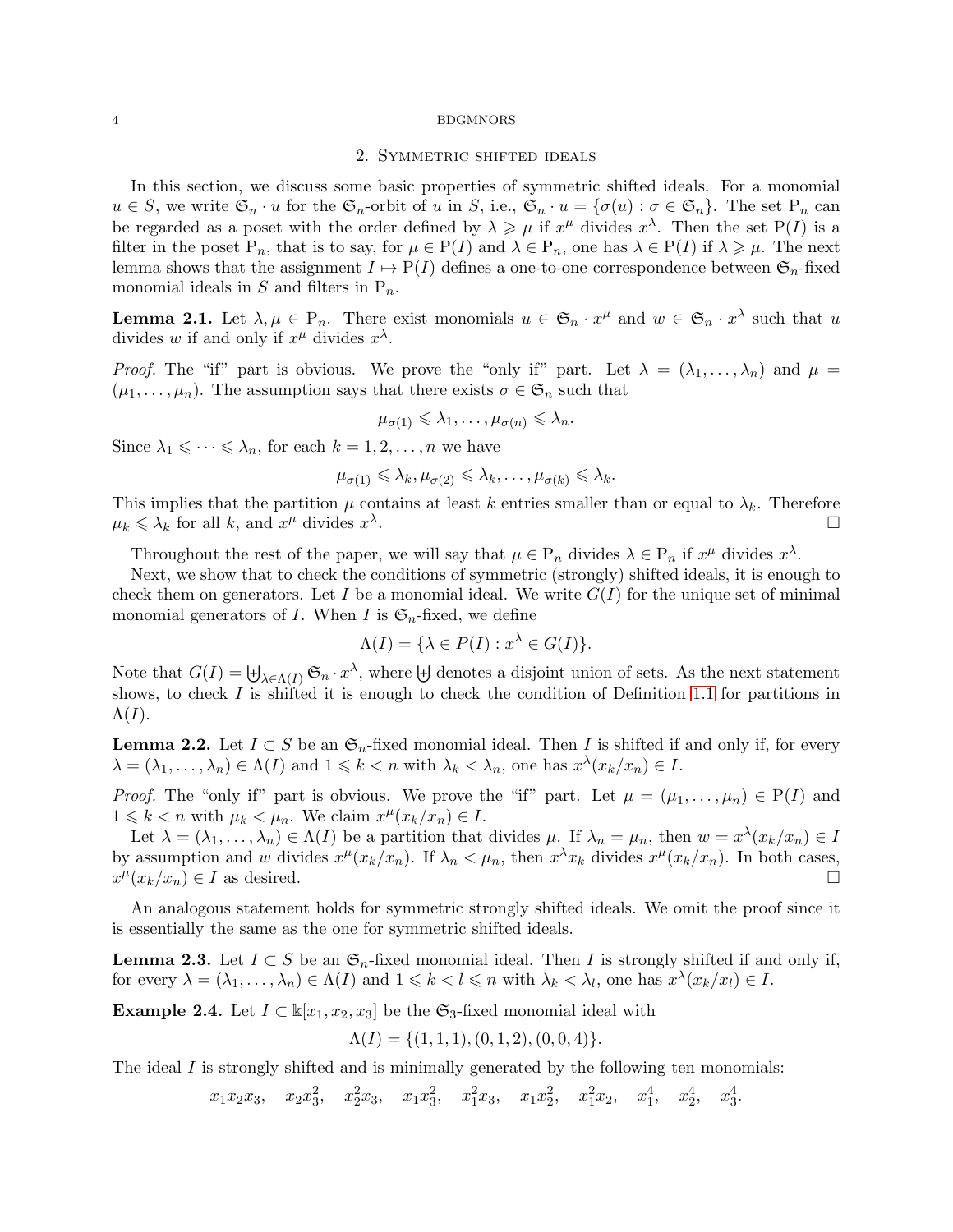**Example 2.5.** Let  $I \subset \mathbb{k}[x_1, x_2, x_3, x_4]$  be the  $\mathfrak{S}_4$ -fixed monomial ideal with

$$
\Lambda(I) = \{ (1, 1, 2, 2), (0, 2, 2, 2), (0, 1, 2, 3) \}.
$$

Then I is shifted but not strongly shifted since  $(0, 1, 2, 3) \in P(I)$  but  $(1, 1, 1, 3) \notin P(I)$ .

For a partition  $\lambda = (\lambda_1, \ldots, \lambda_n)$ , we define the quantities

$$
p(\lambda) = \#\{k : \lambda_k < \lambda_n - 1\},
$$
  

$$
p(\lambda) = \#\{k : \lambda_k = \lambda_k\}
$$

$$
r(\lambda) = \#\{k : \lambda_k = \lambda_n\}.
$$

We also introduce the truncation of the partition  $\lambda$  by setting

$$
\lambda_{\leqslant k}=(\lambda_1,\ldots,\lambda_k)
$$

for  $k = 1, 2, ..., n$ . Let  $\lt_{\text{lex}}$  be the total order on  $\mathbb{Z}_{\geqslant 0}^n$  defined by

$$
\mathbf{a} = (a_1, \ldots, a_n) <_{\text{lex}} (b_1, \ldots, b_n) = \mathbf{b}
$$

if

(i)  $|\mathbf{a}| < |\mathbf{b}|$ , or

(ii)  $|\mathbf{a}| = |\mathbf{b}|$  and the leftmost non-zero entry of  $(a_1 - b_1, \ldots, a_n - b_n)$  is positive.

**Remark 2.6.** Our definition of the order  $\lt_{\text{lex}}$  is the opposite of the more familiar lexicographic order for monomials (cf. [\[CLO07,](#page-22-12) Ch. 2 §2]). This is necessary to ensure compatibility with our definition of partitions as non-decreasing sequences.

We establish another result that will be used in later sections.

<span id="page-4-0"></span>**Lemma 2.7.** Let I be a symmetric shifted ideal. For every  $\mu \in P(I)$ , there is a unique  $\lambda \in \Lambda(I)$ such that

- (a)  $\lambda$  divides  $\mu$ , and
- (b)  $\lambda_{\leqslant p(\lambda)} = \mu_{\leqslant p(\lambda)}$ .

*Proof.* Let  $\mu = (\mu_1, \ldots, \mu_n) \in P(I)$ . Let

$$
\lambda = (\lambda_1, \dots, \lambda_n) = \min_{\leq_{\text{lex}}} \{ \rho \in \Lambda(I) : \rho \text{ divides } \mu \}
$$

and  $p = p(\lambda)$ . Clearly  $\lambda$  satisfies condition (a). We claim that  $\lambda$  fulfills also (b), that is to say,  $\lambda_k = \mu_k$  for all  $k \leqslant p$ .

Suppose to the contrary that there is  $k \leqslant p$  such that  $\lambda_k < \mu_k$ . Then  $w = x^{\lambda}(x_k/x_n)$  divides  $x^{\mu}$  and, by definition of symmetric shifted ideals, we have  $w \in I$ . Let  $\lambda' = \text{part}(w)$ . Observe that  $\lambda'$  is constructed from  $\lambda$  by replacing the part  $\lambda_n$  with  $\lambda_n - 1$ , the part  $\lambda_k$  with  $\lambda_k + 1$ , and rearranging in non-decreasing order. By definition of  $r = r(\lambda)$ , the partition  $\lambda$  has r parts equal to  $\lambda_n$ . Now suppose that  $\lambda' = \lambda$ . Then  $\lambda'$  also has r parts equal to  $\lambda_n$ , so we must have  $\lambda_k + 1 = \lambda_n$ or  $\lambda_k = \lambda_n - 1$ . However, the definition of  $p = p(\lambda)$  implies that  $\lambda_k < \lambda_n - 1$ . We deduce that  $\lambda' \neq \lambda$ . Then  $\lambda'$  divides  $\mu$  by Lemma [2.1](#page-3-1) and there is a  $\rho \in \Lambda(I)$  that divides  $\lambda' \in P(I)$ . However, such a  $\rho$  satisfies  $\rho \leq_{\text{lex}} \lambda' \leq_{\text{lex}} \lambda$ , contradicting the minimality of  $\lambda$ .

Next, we prove uniqueness. Suppose that  $\lambda, \lambda' \in \Lambda(I)$  satisfy conditions (a) and (b). We prove  $\lambda = \lambda'$ . Let  $p = p(\lambda)$  and  $p' = p(\lambda')$ . We may assume  $p \leqslant p'$ . By condition (b),  $\lambda$  and  $\lambda'$  are of the form

$$
\lambda = (\mu_1, \ldots, \mu_p, \lambda_n - 1, \ldots, \lambda_n - 1, \lambda_n, \ldots, \lambda_n)
$$

and

$$
\lambda' = (\mu_1, \ldots, \mu_p, \mu_{p+1}, \ldots, \mu_{p'}, \lambda'_n - 1, \ldots, \lambda'_n - 1, \lambda'_n, \ldots, \lambda'_n).
$$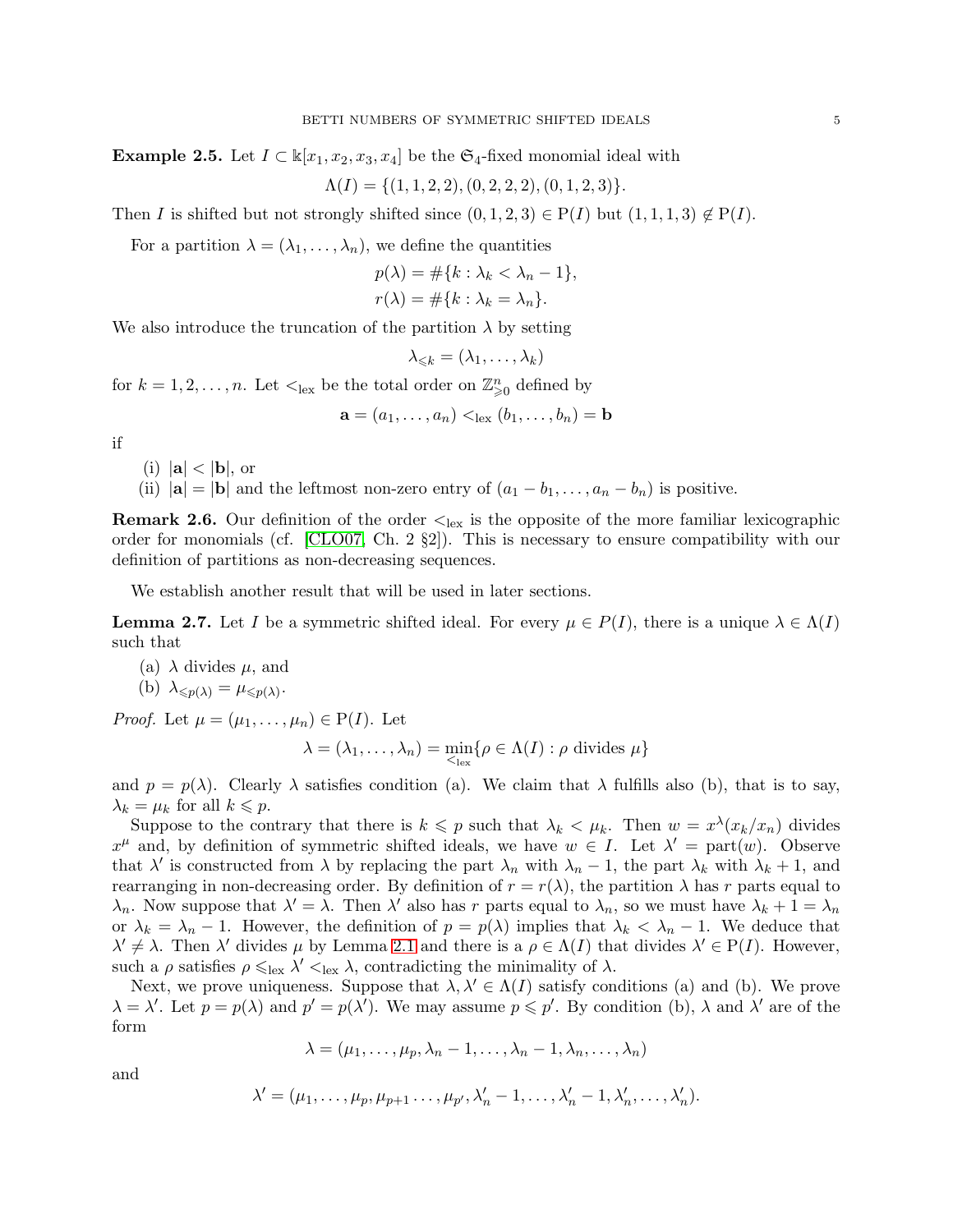Suppose  $p < p'$ . Since  $\lambda$  divides  $\mu$ , we have

$$
\mu_k \geqslant \lambda_k \geqslant \lambda_n - 1 \quad \text{ for } p < k \leqslant p',
$$

and

$$
\lambda_n'-1>\mu_{p'}\geqslant\lambda_n-1.
$$

But these inequalities say that  $\lambda$  properly divides  $\lambda'$ , contradicting  $\lambda, \lambda' \in \Lambda(I)$ . Hence  $p = p'$ . However, given the shape of  $\lambda$  and  $\lambda'$ ,  $p = p'$  implies that either  $\lambda$  divides  $\lambda'$  or  $\lambda'$  divides  $\lambda$ . Since  $\lambda, \lambda' \in \Lambda(I)$ ,  $\lambda$  must be equal to  $\lambda'$  as desired.

## 3. Symmetric shifted ideals have linear quotients

<span id="page-5-1"></span>A monomial ideal  $I \subset S$  is said to have **linear quotients** if there is an order  $u_1, \ldots, u_s$  of monomials in  $G(I)$  such that the colon ideal

$$
(u_1,\ldots,u_{k-1}):u_k
$$

is generated by variables for all  $k = 2, 3, \ldots, s$ . A nice consequence of having linear quotients is that we can easily compute the graded Betti numbers from the above colon ideals. Recall that, for a graded ideal  $I \subset S$ , graded Betti numbers of I are the numbers  $\beta_{i,j}(I) = \dim_{\mathbb{k}} \text{Tor}_i(I, \mathbb{k})_j$ . Herzog and Takayama produced a formula for the bigraded Poincaré series of a monomial ideal with linear quotients [\[HT02,](#page-23-16) Corollary 1.6]:

<span id="page-5-3"></span>Theorem 3.1. With the same notation as above,

$$
\beta_{i,i+j}(I) = \sum_{\deg(u_k)=j} {|G((u_1,\ldots,u_{k-1}):u_k)| \choose i}.
$$

Next, we present our first main result about symmetric shifted ideals.

<span id="page-5-0"></span>Theorem 3.2. Symmetric shifted ideals have linear quotients.

Using the same notation as in Section [2,](#page-3-0) we define a total order on the set of monomials in  $S$ . Let  $\lambda, \mu \in P_n$ . For distinct monomials  $v = \tau(x^{\mu})$  and  $u = \sigma(x^{\lambda})$  in S, we define  $v \prec u$  if

- (i)  $\mu <sub>lex</sub> \lambda$ , or
- (ii)  $\mu = \lambda$  and  $v <_{\text{lex}} u$ .

Note in particular that if v strictly divides u, then  $v \prec u$ .

*Proof of Theorem [3.2.](#page-5-0)* Let  $I \subset S$  be a symmetric shifted ideal and fix a monomial  $u = \sigma(x^{\lambda}) \in G(I)$ with  $\lambda = (\lambda_1, \ldots, \lambda_n) \in \Lambda(I)$ . Let  $p = p(\lambda)$  and  $r = r(\lambda)$ . Thus, we have

$$
u = \sigma(x^{\lambda}) = x_{\sigma(1)}^{\lambda_1} \cdots x_{\sigma(p)}^{\lambda_p} x_{\sigma(p+1)}^{\lambda_{n-1}} \cdots x_{\sigma(n-r)}^{\lambda_{n-1}} x_{\sigma(n-r+1)}^{\lambda_n} \cdots x_{\sigma(n)}^{\lambda_n}.
$$

We also define the quantity

$$
\max(u) = \max\{\sigma(k) : \lambda_k = \lambda_n\} = \max\{\sigma(n-r+1), \ldots, \sigma(n)\}.
$$

Let

$$
J = (v \in G(I) : v \prec u).
$$

We claim that

<span id="page-5-2"></span>(3.1) 
$$
J: u = (x_{\sigma(1)}, \dots, x_{\sigma(p)}) + (x_{\sigma(k)}: p+1 \leq k \leq n-r, \ \sigma(k) < \max(u)).
$$

This proves that I has linear quotients.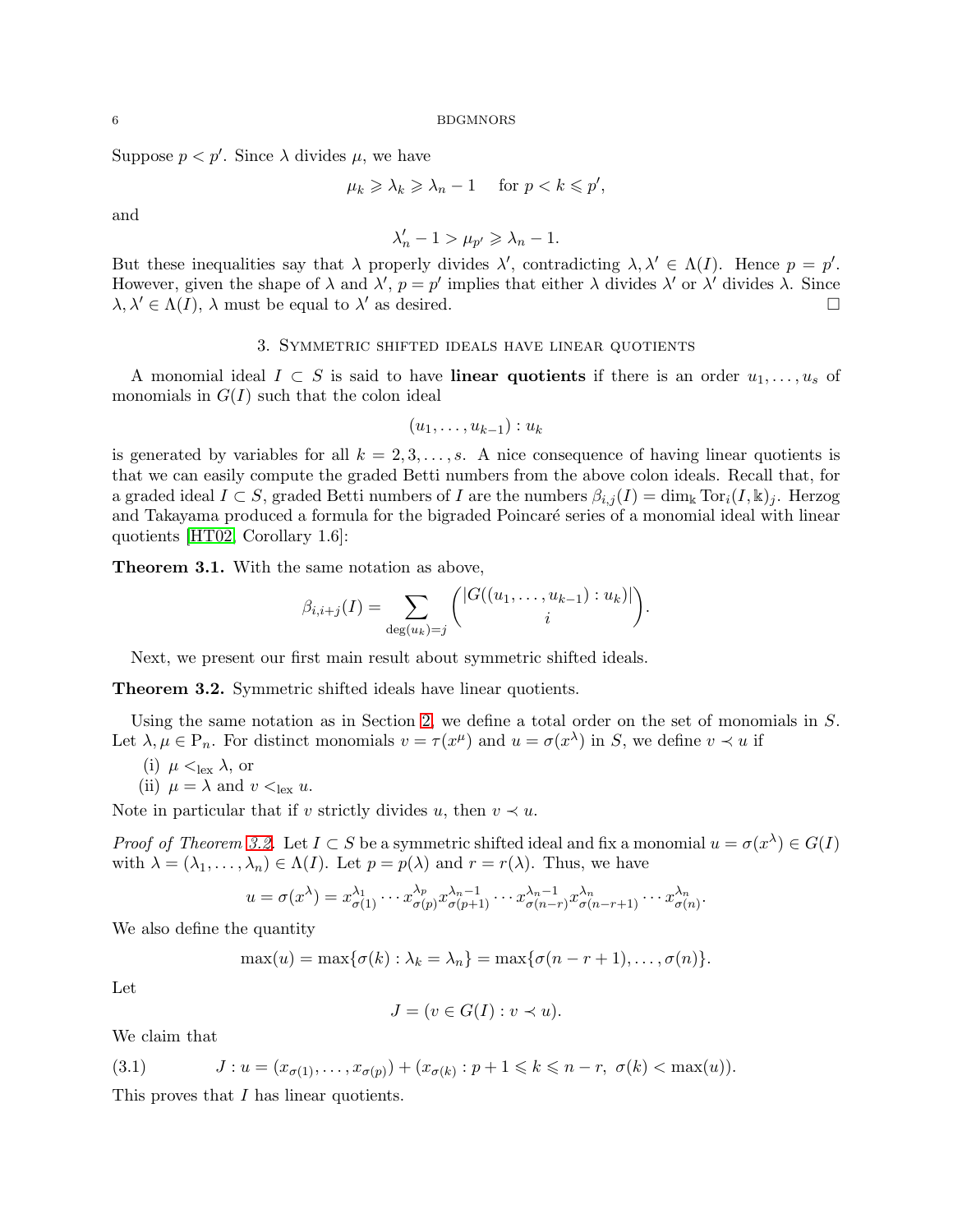We prove the containment " $\supseteq$ " holds in [\(3.1\)](#page-5-2). We first prove  $x_{\sigma(k)}u \in J$  for  $1 \leq k \leq p$ . In this case we have  $\lambda_k < \lambda_n - 1 < \lambda_n$ . Together with the fact that  $u \in I$ , this implies  $x^{\lambda}(x_k/x_n) \in I$ because  $I$  is shifted. It follows that the monomial

$$
w = u(x_{\sigma(k)}/x_{\sigma(n)}) = \sigma(x^{\lambda}(x_k/x_n))
$$

is also in I because I is  $\mathfrak{S}_n$ -fixed. Reasoning as in the existence part of Lemma [2.7,](#page-4-0) we have part $(w) <_{\text{lex}} \lambda$ , so  $w \prec u$ . This implies  $w \in J$ . Therefore we have  $x_{\sigma(k)}u = x_{\sigma(n)}w \in J$ .

Next we prove  $x_{\sigma(k)}u \in J$  whenever  $p+1 \leq k \leq n-r$  and  $\sigma(k) < \max(u)$ . In this case, the monomial  $w = u(x_{\sigma(k)}/x_{\max(u)}) \in I$  is obtained from u by permuting variables so part $(w) = \lambda$ . However,  $\sigma(k) < \max(u)$  implies  $w <_{\text{lex}} u$ . Again we have  $w \prec u$  and  $w \in J$ , so  $x_{\sigma(k)}u = x_{\max(u)}w \in$ J as desired.

We prove the containment " $\subseteq$ " holds in [\(3.1\)](#page-5-2). Let  $z \in S$  be a monomial not divisible by any variable in the set

<span id="page-6-0"></span>
$$
\{x_{\sigma(1)},\ldots,x_{\sigma(p)}\}\cup\{x_{\sigma(k)}:p+1\leq k\leq n-r,\ \sigma(k)<\max(u)\}.
$$

We can write zu as

(3.2) 
$$
zu = x_{\sigma(1)}^{\lambda_1} \cdots x_{\sigma(p)}^{\lambda_p} x_{\sigma(p+1)}^{b_{p+1}} \cdots x_{\sigma(n-r)}^{b_{n-r}} x_{\sigma(n-r+1)}^{b_{n-r+1}} \cdots x_{\sigma(n)}^{b_n},
$$

where  $b_i \geq \lambda_i \geq \lambda_n - 1$  for all  $i \geq p+1$  and  $b_i = \lambda_n - 1$  for all  $p+1 \leq i \leq n-r$  with  $\sigma(i) < \max(u)$ . We must prove that  $zu \notin J$ .

<span id="page-6-1"></span>Assume, by contradiction, that  $zu \in J$ . By Equation [\(3.2\)](#page-6-0), we have that:

- <span id="page-6-2"></span>(a)  $\lambda$  divides part(*zu*), and
- (b)  $\lambda_{\leqslant p} = \text{part}(zu)_{\leqslant p}$ .

Since  $\lambda = \text{part}(u) \in \Lambda(I)$ , Lemma [2.7](#page-4-0) guarantees that  $\lambda$  is the unique partition in  $\Lambda(I)$  satisfying properties [\(a\)](#page-6-1) and [\(b\).](#page-6-2) Now define the ideal

$$
J' = (v \in G(I) : \text{part}(v) <_{\text{lex}} \lambda).
$$

Note that  $J'$  is  $\mathfrak{S}_n$ -fixed and shifted because I is. Moreover  $\Lambda(J') \subset \Lambda(I)$  and  $\lambda \in \Lambda(I) \setminus \Lambda(J')$ . Hence,  $zu \notin J'$  by Lemma [2.7.](#page-4-0)

Since  $zu \in J$ , there is a monomial  $w \in G(J)$  that divides zu. Because  $zu \notin J'$ , we deduce that  $w \notin G(J')$  so part $(w) \geq_{\text{lex}} \lambda$ . At the same time,  $w \in G(J)$  gives  $w \prec u$ , so part $(w) \leq_{\text{lex}} \lambda$ . This forces part $(w) = \lambda$ , therefore  $w = \tau(x^{\lambda})$  for some  $\tau \in \mathfrak{S}_n$ . More explicitly, w is of the form

<span id="page-6-3"></span>
$$
w = x_{\tau(1)}^{\lambda_1} \cdots x_{\tau(p)}^{\lambda_p} x_{\tau(p+1)}^{\lambda_n-1} \cdots x_{\tau(n-r)}^{\lambda_n-1} x_{\tau(n-r+1)}^{\lambda_n} \cdots x_{\tau(n)}^{\lambda_n}.
$$

Comparing with Equation [\(3.2\)](#page-6-0), we get

(3.3) 
$$
\{\sigma(1), \ldots, \sigma(p)\} = \{\tau(1), \ldots, \tau(p)\}.
$$

Observe that  $\lambda_{\sigma^{-1}(k)}$  and  $\lambda_{\tau^{-1}(k)}$  are the exponents of  $x_k$  in  $u = \sigma(x^{\lambda})$  and  $w = \tau(x^{\lambda})$ , respectively. If  $\lambda_{\sigma^{-1}(k)} = \lambda_{\tau^{-1}(k)}$  for all  $1 \leq k \leq n$ , then  $u = w$ , which contradicts  $w \prec u$ . Therefore it makes sense to define

$$
\ell = \min\{k : \lambda_{\tau^{-1}(k)} \neq \lambda_{\sigma^{-1}(k)}\},\
$$

and to write  $\ell = \sigma(q)$  for some  $1 \leqslant q \leqslant n$ . By Equation [\(3.3\)](#page-6-3), we have

$$
\{\lambda_{\sigma^{-1}(\ell)}, \lambda_{\tau^{-1}(\ell)}\} = \{\lambda_n - 1, \lambda_n\}.
$$

Since  $w = \tau(x^{\lambda}) \leq_{\text{lex}} \sigma(x^{\lambda}) = u$  by the definition of  $\prec$ , we actually have  $\lambda_{\tau^{-1}(\ell)} = \lambda_n$  and  $\lambda_q = \lambda_{\sigma^{-1}(\ell)} = \lambda_n - 1$ . Also, since  $w \neq u$ , there is  $m > \ell$  such that  $\lambda_{\tau^{-1}(m)} = \lambda_n - 1$  and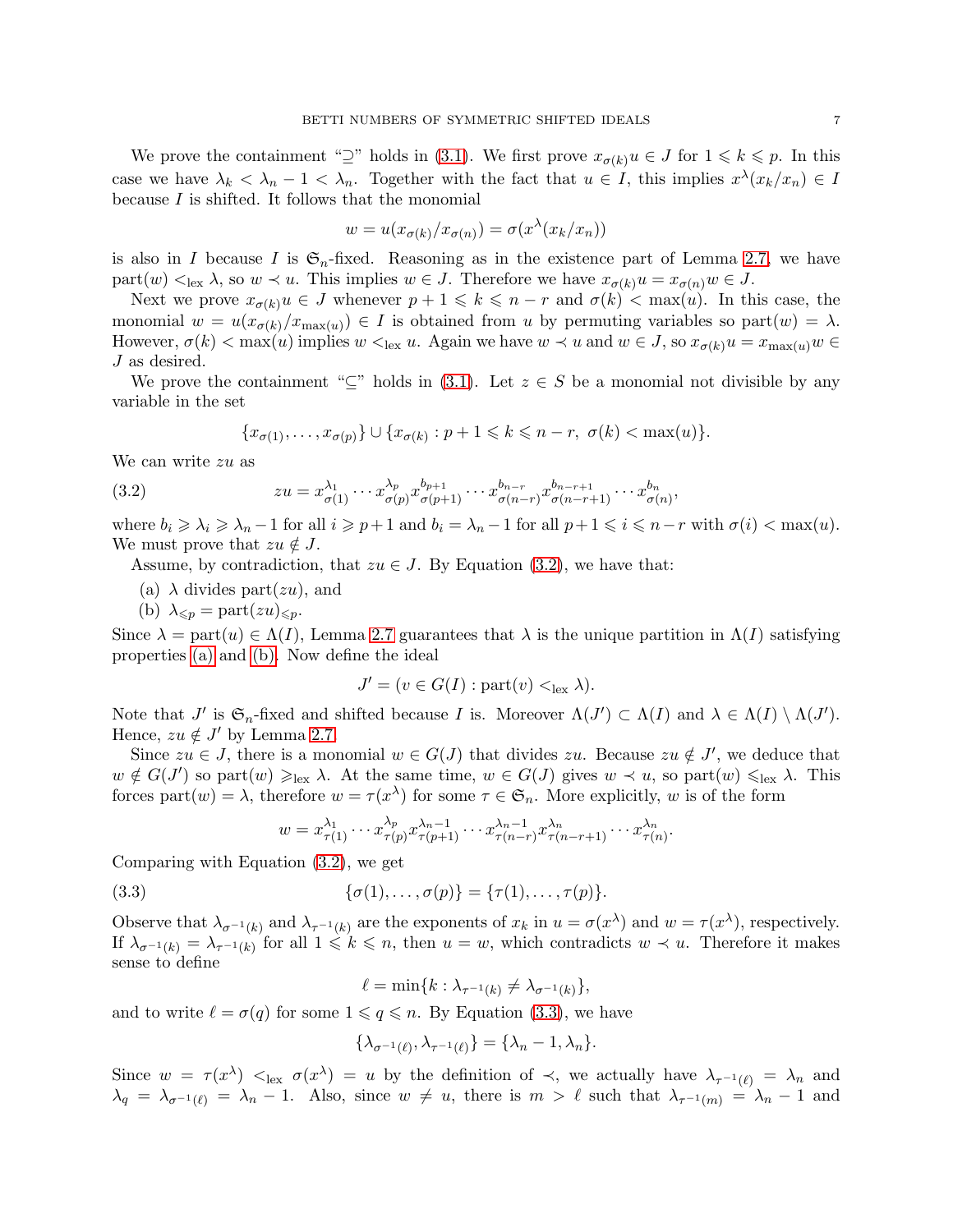$\lambda_{\sigma^{-1}(m)} = \lambda_n$ . This shows that

$$
\sigma(q) = \ell < m = \sigma(\sigma^{-1}(m)) \leq \max(u),
$$

and therefore  $b_q = \lambda_n - 1$ . However, this contradicts the fact that w divides zu since the exponent of  $x_{\ell}$  in w is  $\lambda_n$  but the exponent of  $x_{\ell} = x_{\sigma(q)}$  in  $zu$  is  $b_q = \lambda_n - 1$ .

<span id="page-7-1"></span>Example 3.3. Let  $I \subset \mathbb{K}[x_1, x_2, x_3, x_4]$  be the symmetric shifted ideal with

 $\Lambda(I) = \{(1, 1, 2, 2), (0, 2, 2, 2), (0, 1, 2, 3)\}.$ 

The ideal I has 34 generators. We arrange them in an increasing sequence using the order  $\prec$ described at the beginning of this section, and we denote them  $u_1, \ldots, u_{34}$ . We also set  $I_{i-1}$  =  $(u_1, \ldots, u_{i-1})$  for  $2 \leq i \leq 34$ . Table [1](#page-7-0) shows all the linear quotients  $I_{i-1}$  :  $(u_i)$  of the ideal I in the given order of the generators. All computations were performed using Macaulay2 [\[GS\]](#page-23-17).

| i                | $u_i$              | $I_{i-1}$ : $(u_i)$ | $max(u_i)$     |    | $\boldsymbol{u}_i$ | $I_{i-1}$ : $(u_i)$ | $max(u_i)$     |
|------------------|--------------------|---------------------|----------------|----|--------------------|---------------------|----------------|
| $\mathbf{1}$     | $x_1^2x_2^2x_3x_4$ |                     | $\overline{2}$ | 18 | $x_1^2x_2^3x_4$    | $(x_1, x_3, x_4)$   | $\overline{2}$ |
| $\overline{2}$   | $x_1^2x_2x_3^2x_4$ | $(x_2)$             | 3              | 19 | $x_1^2x_2x_3^3$    | $(x_1, x_2, x_4)$   | 3              |
| $\sqrt{3}$       | $x_1^2x_2x_3x_4^2$ | $(x_2, x_3)$        | $\overline{4}$ | 20 | $x_1^2x_2x_4^3$    | $(x_1, x_2, x_3)$   | $\sqrt{4}$     |
| $\,4\,$          | $x_1x_2^2x_3^2x_4$ | $(x_1)$             | 3              | 21 | $x_1^2x_3^3x_4$    | $(x_1, x_2, x_4)$   | 3              |
| $\bf 5$          | $x_1x_2^2x_3x_4^2$ | $(x_1, x_3)$        | $\overline{4}$ | 22 | $x_1^2x_3x_4^3$    | $(x_1, x_2, x_3)$   | $\overline{4}$ |
| $\,6\,$          | $x_1x_2x_3^2x_4^2$ | $(x_1, x_2)$        | $\overline{4}$ | 23 | $x_1x_2^3x_3^2$    | $(x_1, x_4)$        | $\overline{2}$ |
| $\overline{7}$   | $x_1^2x_2^2x_3^2$  | $(x_4)$             | 3              | 24 | $x_1x_2^3x_4^2$    | $(x_1, x_3)$        | $\overline{2}$ |
| $8\,$            | $x_1^2x_2^2x_4^2$  | $(x_3)$             | $\sqrt{4}$     | 25 | $x_1x_2^2x_3^3$    | $(x_1, x_2, x_4)$   | 3              |
| $\boldsymbol{9}$ | $x_1^2x_3^2x_4^2$  | $(x_2)$             | $\,4\,$        | 26 | $x_1x_2^2x_4^3$    | $(x_1, x_2, x_3)$   | $\overline{4}$ |
| $10\,$           | $x_2^2x_3^2x_4^2$  | $(x_1)$             | $\overline{4}$ | 27 | $x_1x_3^3x_4^2$    | $(x_1, x_2)$        | 3              |
| 11               | $x_1^3x_2^2x_3$    | $(x_3, x_4)$        | $1\,$          | 28 | $x_1x_3^2x_4^3$    | $(x_1, x_2, x_3)$   | $\overline{4}$ |
| 12               | $x_1^3x_2^2x_4$    | $(x_3, x_4)$        | 1              | 29 | $x_2^3x_3^2x_4$    | $(x_1, x_4)$        | $\overline{2}$ |
| 13               | $x_1^3x_2x_3^2$    | $(x_2, x_4)$        | $\mathbf{1}$   | 30 | $x_2^3x_3x_4^2$    | $(x_1, x_3)$        | $\overline{2}$ |
| $14\,$           | $x_1^3x_2x_4^2$    | $(x_2, x_3)$        | $\mathbf{1}$   | 31 | $x_2^2x_3^3x_4$    | $(x_1, x_2, x_4)$   | 3              |
| $15\,$           | $x_1^3x_3^2x_4$    | $(x_2, x_4)$        | $\mathbf{1}$   | 32 | $x_2^2x_3x_4^3$    | $(x_1, x_2, x_3)$   | $\overline{4}$ |
| 16               | $x_1^3x_3x_4^2$    | $(x_2, x_3)$        | $\mathbf{1}$   | 33 | $x_2x_3^3x_4^2$    | $(x_1, x_2)$        | 3              |
| $17\,$           | $x_1^2x_2^3x_3$    | $(x_1, x_3, x_4)$   | $\overline{2}$ | 34 | $x_2x_3^2x_4^3$    | $(x_1, x_2, x_3)$   | $\overline{4}$ |

<span id="page-7-0"></span>Table 1. Linear quotients of a symmetric shifted ideal

Using these results together with Theorem [3.2,](#page-5-0) we can give a formula for graded Betti numbers of symmetric shifted ideals. For a monomial  $u = \sigma(x^{\lambda})$ , recall our earlier notations:

$$
p = p(\lambda) = #\{k : \lambda_k < \lambda_n - 1\},
$$
\n
$$
r = r(\lambda) = #\{k : \lambda_k = \lambda_n\},
$$
\n
$$
\max(u) = \max\{\sigma(k) : \lambda_k = \lambda_n\},
$$

and let

$$
C(u) = \{x_{\sigma(1)}, \dots, x_{\sigma(p)}\} \cup \{x_{\sigma(k)} : p+1 \leq k \leq n-r, \ \sigma(k) < \max(u)\}.
$$
  
The next result follows from Theorem 3.1 and Equation (3.1).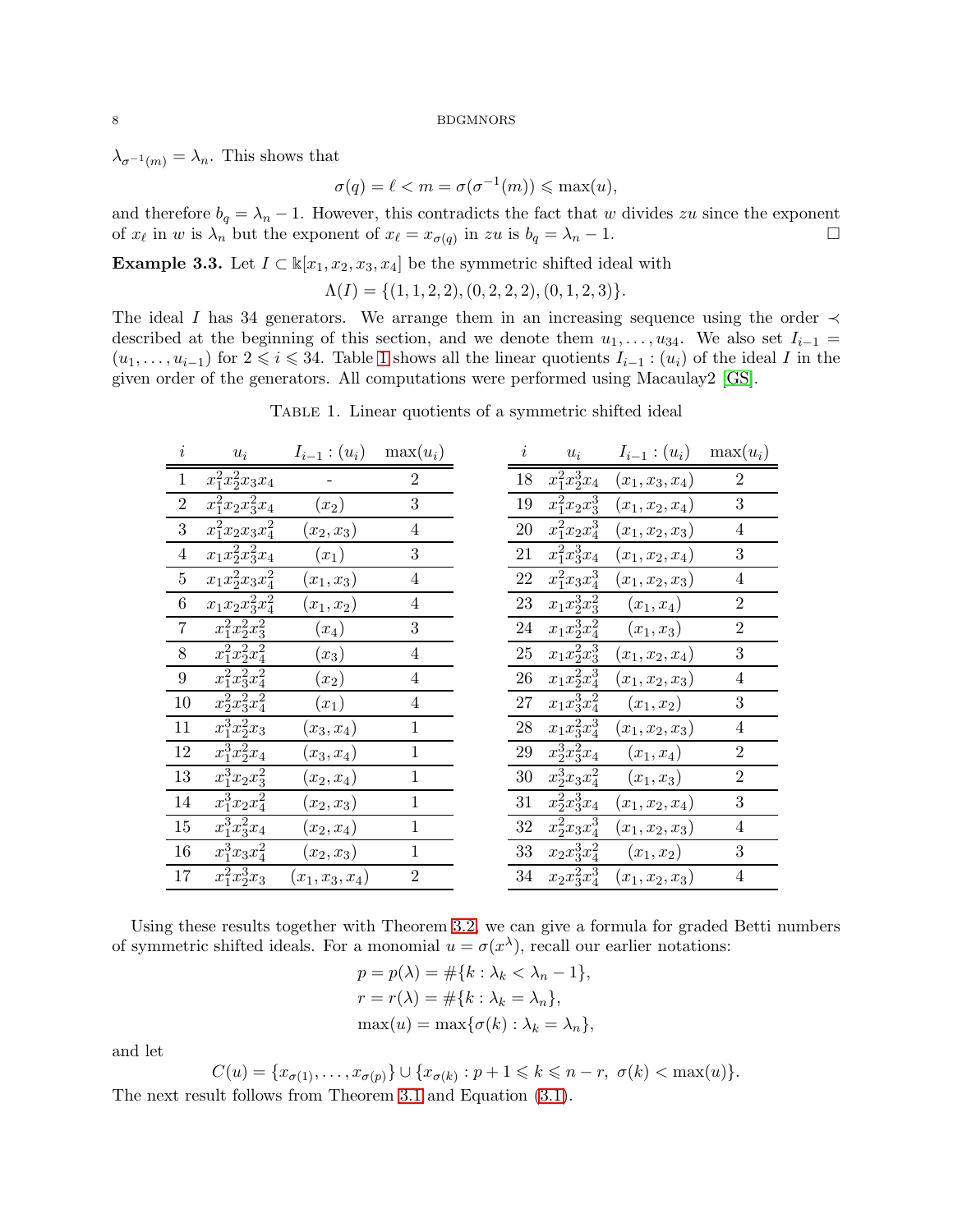<span id="page-8-0"></span>**Corollary 3.4.** Let I be a symmetric shifted ideal. Then for all  $i, j$  one has

$$
\beta_{i,i+j}(I) = \sum_{u \in G(I), \deg u = j} \binom{|C(u)|}{i}.
$$

Example 3.5. Consider the ideal I of Example [3.3.](#page-7-1) Using Corollary [3.4](#page-8-0) and the information in Table [1,](#page-7-0) we obtain the following Betti table for I.

|                    |  | $0 \t1 \t2 \t3$ |  |
|--------------------|--|-----------------|--|
| total: 34 72 51 12 |  |                 |  |
| 6: 34 72 51 12     |  |                 |  |

## 4. Star configurations

<span id="page-8-2"></span>In this section, we apply the results in the previous section to symbolic powers of star configurations. Recall that  $I_{n,c}$  is the monomial ideal of  $S = \mathbb{k}[x_1, \ldots, x_n]$  defined by

<span id="page-8-3"></span>
$$
I_{n,c} = \bigcap_{1 \leq i_1 < \dots < i_c \leq n} (x_{i_1}, \dots, x_{i_c})
$$

and the m-th symbolic power of  $I_{n,c}$  is given by

(4.1) 
$$
I_{n,c}^{(m)} = \bigcap_{1 \leq i_1 < \dots < i_c \leq n} (x_{i_1}, \dots, x_{i_c})^m.
$$

We will show that  $I_{n,c}^{(m)}$  is actually a symmetric strongly shifted ideal.

<span id="page-8-4"></span>**Proposition 4.1.** For every integer  $m \ge 1$ , the ideal  $I_{n,c}^{(m)}$  is  $\mathfrak{S}_n$ -fixed. Moreover

$$
P(I_{n,c}^{(m)}) = \{\lambda \in P_n : |\lambda_{\leq c}| \geq m\},\
$$
  

$$
\Lambda(I_{n,c}^{(m)}) = \{\lambda \in P_n : |\lambda_{\leq c}| = m, \forall i > c \ \lambda_i = \lambda_c\}.
$$

*Proof.* Equation [\(4.1\)](#page-8-3) immediately implies that  $I_{n,c}^{(m)}$  is  $\mathfrak{S}_n$ -fixed because each element of  $\mathfrak{S}_n$  acts by permuting the primary components of the ideal.

If  $x^{\lambda} \in I_{n,c}^{(m)}$ , then  $x^{\lambda} \in (x_1, \ldots, x_c)^m$ , which gives  $|\lambda_{\leqslant c}| \geqslant m$ . Conversely, if  $|\lambda_{\leqslant c}| \geqslant m$ , then for all  $1 \leq i_1 < \cdots < i_c \leq n$  and all  $1 \leq j \leq c$ , we have  $\lambda_j \leq \lambda_{i_j}$  because  $\lambda$  is a partition. This implies

$$
\sum_{j=1}^{c} \lambda_{i_j} \geqslant \sum_{j=1}^{c} \lambda_j = |\lambda_{\leqslant c}| \geqslant m.
$$

Hence,  $x^{\lambda} \in (x_{i_1}, \ldots, x_{i_c})^m$ . Thus, the statement about  $P(I_{n,c}^{(m)})$  is proved.

Now the partition  $\lambda = (\lambda_1, \ldots, \lambda_n)$  is in  $\Lambda(I_{n,c}^{(m)})$  if and only if  $\lambda \in P(I_{n,c}^{(m)})$  and the partition obtained from  $\lambda$  by decreasing any  $\lambda_i$  is not in  $P(I_{n,c}^{(m)})$ . This forces  $|\lambda_{\leq c}| = m$  and  $\forall i > c$  $\lambda_i = \lambda_c.$ 

<span id="page-8-5"></span>**Example 4.2.** Figure [1](#page-9-1) illustrates generators of  $I_{n,c}^{(m)}$  when  $n = 6, c = 3$  and  $m = 5$ .

We now discuss the main result of this section.

<span id="page-8-1"></span>**Theorem 4.3.** For every integer  $m \ge 1$ , the ideal  $I_{n,c}^{(m)}$  is strongly shifted.

*Proof.* Let  $\lambda = (\lambda_1, \ldots, \lambda_n) \in P(I_{n,c}^{(m)})$  and  $1 \leq k < l \leq n$  with  $\lambda_k < \lambda_l$ . Define  $v = x^{\lambda}(x_k/x_l)$  and  $\mu = \text{part}(v)$ . We have  $|\mu_{\leq c}| \geq |\lambda_{\leq c}|$ . Thus, by Proposition [4.1,](#page-8-4) we get  $|\mu_{\leq c}| \geq m$  and  $v \in I_{n,c}^{(m)}$ .  $\Box$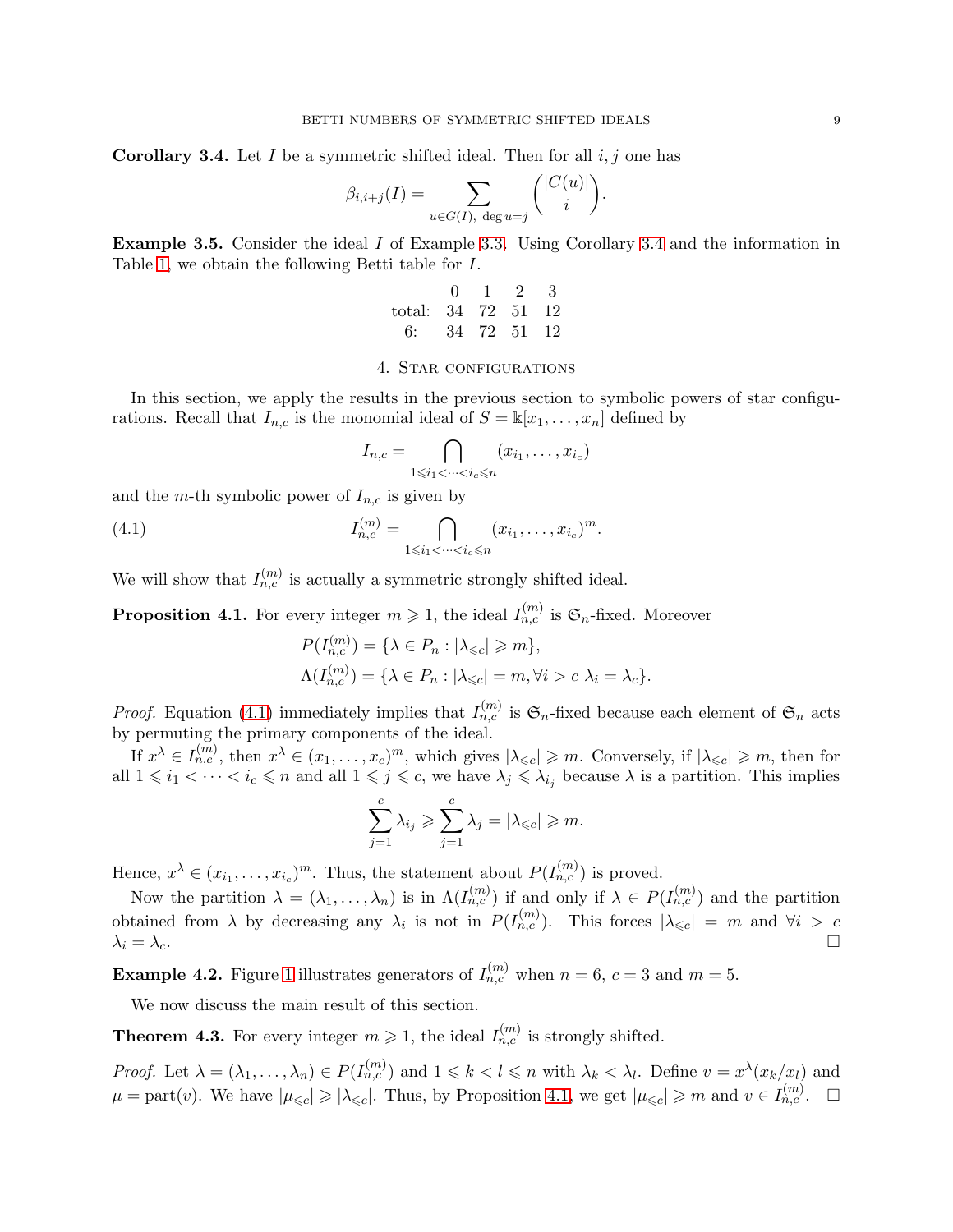

<span id="page-9-1"></span>FIGURE 1. Partitions and monomials generating  $I_{6,3}^{(5)}$  $6,3$ .

Using Corollary [3.4,](#page-8-0) we can derive several consequences for the Betti tables of the ideals  $I_{n,c}^{(m)}$ .

# <span id="page-9-0"></span>Corollary 4.4.

(1) The degree j strand in the Betti table of  $I_{n,c}^{(m)}$  is nonzero only when j belongs to  $\{m+k(n-c):$  $k = 1, 2, ..., m$ , that is,

$$
\beta_{i,i+j}(I_{n,c}^{(m)}) = 0
$$
 for all  $i \ge 0$  and  $j \notin \{m + k(n-c) : k = 1, 2, ..., m\}.$ 

(2) For all  $i \geqslant 0$  and  $k \geqslant \frac{m}{2} + 1$ , one has

$$
\beta_{i,i+m+k(n-c)}(I_{n,c}^{(m)}) = {c-1 \choose i} \beta_{0,m+k(n-c)}(I_{n,c}^{(m)}).
$$

In particular,  $\beta_{i,i+m+k(n-c)}(I_{n,c}^{(m)})$  only depends on the number of generators of  $I_{n,c}^{(m)}$  of degree  $m + k(n - c)$  when  $k \geqslant \frac{m'}{2} + 1$ .

(3) The Castelnuovo-Mumford regularity of  $I_{n,c}^{(m)}$  is  $m(1+n-c)$ . Moreover, if  $m \geq 2$ , then the bottom row in the Betti table of  $I_{n,c}^{(m)}$  is given by the following formula:

$$
\beta_{i,i+m(1+n-c)}(I_{n,c}^{(m)}) = {n \choose c-1} {c-1 \choose i} \quad \text{for all } i \geq 0.
$$

(4) If  $m \leq c$ , then

$$
\beta_{i,i+m+n-c}(I_{n,c}^{(m)}) = {n \choose c-m-i} {m+n-c+i-1 \choose i} \quad \text{for all } i \geq 0.
$$

(5) All nonzero rows in the Betti table of  $I_{n,c}^{(m)}$  have length  $c-1$ , with the exception of the top one.

*Proof.* It follows from Proposition [4.1,](#page-8-4) that any element in  $G(I_{n,c}^{(m)})$  has degree  $m + k(n - c)$  with  $1 \leq k \leq m$ . Then Corollary [3.4](#page-8-0) proves (1).

Next we prove (2) and (3). Let  $u \in G(I_{n,c}^{(m)})$  be a monomial of degree greater than or equal to  $m + (m/2+1)(n-c)$ . Corollary [3.4](#page-8-0) says that, to prove (2), it is enough to show that  $|C(u)| = c-1$ . By Proposition [4.1,](#page-8-4)  $u$  must be a monomial of the form

$$
u = \sigma(x_1^{\lambda_1} \cdots x_{c-1}^{\lambda_{c-1}} x_c^{\lambda_c} x_{c+1}^{\lambda_c} \cdots x_n^{\lambda_c})
$$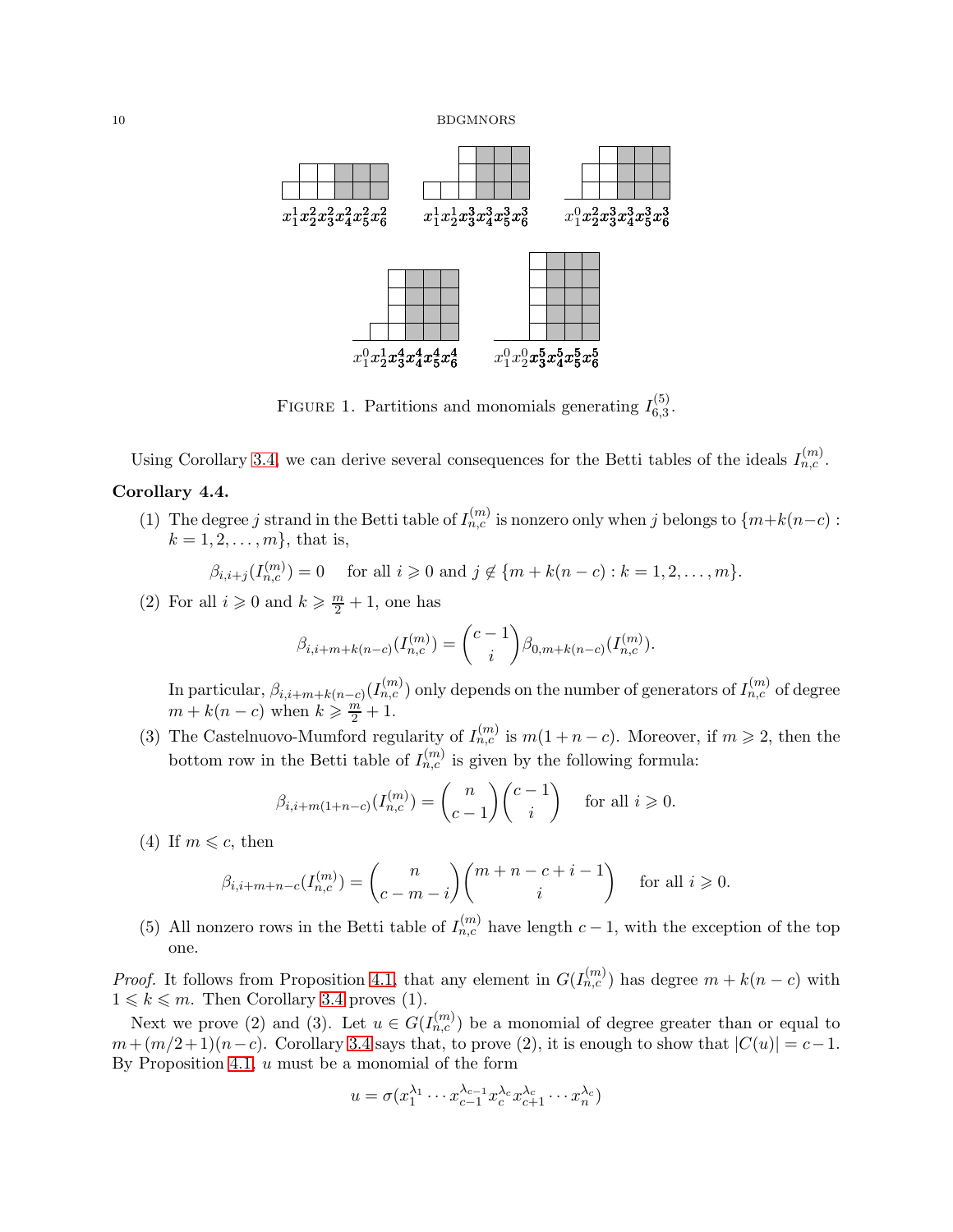with  $\lambda_1 + \cdots + \lambda_c = m$ ,  $\lambda_c \geqslant (m/2 + 1)$  and  $\sigma \in \mathfrak{S}_n$ . This says  $\lambda_{c-1} \leqslant m/2 - 1 \leqslant \lambda_c - 2$  and therefore  $C(u) = \{x_{\sigma(1)}, \ldots, x_{\sigma(c-1)}\}$ , as desired. Then statement (3) follows from (2) together with the fact that the monomials of degree  $m(1 + m - c)$  in  $G(I_{n,c}^{(m)})$  are precisely those in the set  $\{\sigma(x_c^mx_{c+1}^m \cdots x_n^m) : \sigma \in \mathfrak{S}_n\}.$ 

To prove (4), let  $m \leq c$ . It is easy to see that the minimum degree of monomials in  $G(I_{n,c}^{(m)})$  is  $m + n - c$ . Also, the monomials of degree  $m + n - c$  in  $G(I_{n,c}^{(m)})$  are precisely those in the set

$$
X = \{\sigma(x_{c-m+1}x_{c-m+2}\dots x_n) : \sigma \in \mathfrak{S}_n\}.
$$

The monomials in X are solely responsible for the top row in the Betti table of  $I_{n,c}^{(m)}$ . Note that X is the set of all squarefree monomials of degree  $m+n-c$ . The Betti numbers of the ideal generated by X can be found in  $[Ga18, Thm. 2.1]$  $[Ga18, Thm. 2.1]$ , leading to the formula in (4).

Finally, to see (5), let q be the quotient of m divided by c. Observe that for every  $q + 1 < k \leq m$ , there is a monomial  $u_k \in G(I_{n,c}^{(m)})$  with  $\deg(u_k) = m + k(n-c)$  of the form

$$
u_k = x_1^{\lambda_1} \cdots x_{c-1}^{\lambda_{c-1}} x_c^k \cdots x_n^k
$$

with  $\lambda_1 \leq \cdots \leq \lambda_{c-1} \leq k-1$ . Then  $C(u_k) = \{x_1, \ldots, x_{c-1}\}\$ and, by Corollary [3.4,](#page-8-0) row  $m+k(n-c)$ in the Betti table of  $I_{n,c}^{(m)}$  has length  $c-1$ .

The previous corollary immediately gives a closed formula for the Betti numbers of symbolic squares of star configurations. Note that this result was first established in [\[GHM13,](#page-23-12) Theorem 3.2]. Our assumption about codimension eliminates degenerate cases where some minimal generators disappear along with corresponding rows of the Betti table.

<span id="page-10-1"></span>Corollary 4.5. If  $c \geq 2$ , then

$$
\beta_{i,i+j}(I_{n,c}^{(2)}) = \begin{cases}\n\binom{n}{c-2-i}\binom{n-c+1+i}{i}, & j = n-c+2, \\
\binom{n}{c-1}\binom{c-1}{i}, & j = 2(n-c+1).\n\end{cases}
$$

Using Corollary [3.4,](#page-8-0) we can even give a closed formula for the Betti numbers of the symbolic cube of star configurations.

<span id="page-10-0"></span>**Corollary 4.6.** If  $c \geq 3$ , then

$$
\beta_{i,i+j}(I_{n,c}^{(3)}) = \begin{cases}\n\binom{n}{c-3-i}\binom{n-c+2+i}{i}, & j = n-c+3, \\
\binom{n}{c-2}\binom{c-2}{i} + (n-c+1)\binom{c-1}{i}), & j = 2(n-c+1)+1, \\
\binom{n}{c-1}\binom{c-1}{i}, & j = 3(n-c+1).\n\end{cases}
$$

Proof. The top and bottom row of the Betti table are computed as in Corollary [4.4.](#page-9-0)

By Proposition [4.1,](#page-8-4) the minimal generators of  $I_{n,c}^{(3)}$  with degree  $2(n-c+1)+1$  are the ones in the set

 $\{\sigma(x_{c-1}x_c^2x_{c+1}^2\cdots x_n^2):\sigma\in\mathfrak{S}_n\}.$ 

In particular, these are monomials  $u = \sigma(x^{\lambda})$  with

$$
\lambda = (\underbrace{0, \ldots, 0}_{c-2}, 1, \underbrace{2, \ldots, 2}_{n-c+1}),
$$

and  $p(\lambda) = c - 2$ ,  $r(\lambda) = n - c + 1$ . We also have  $n - c + 1 \leq \max(u) \leq n$ . It follows that  $|C(u)| = c - 2$  if  $\sigma(c-1) \ge \max(u)$ , and  $|C(u)| = c - 1$  if  $\sigma(c-1) < \max(u)$ . We count how many monomials we have in each case.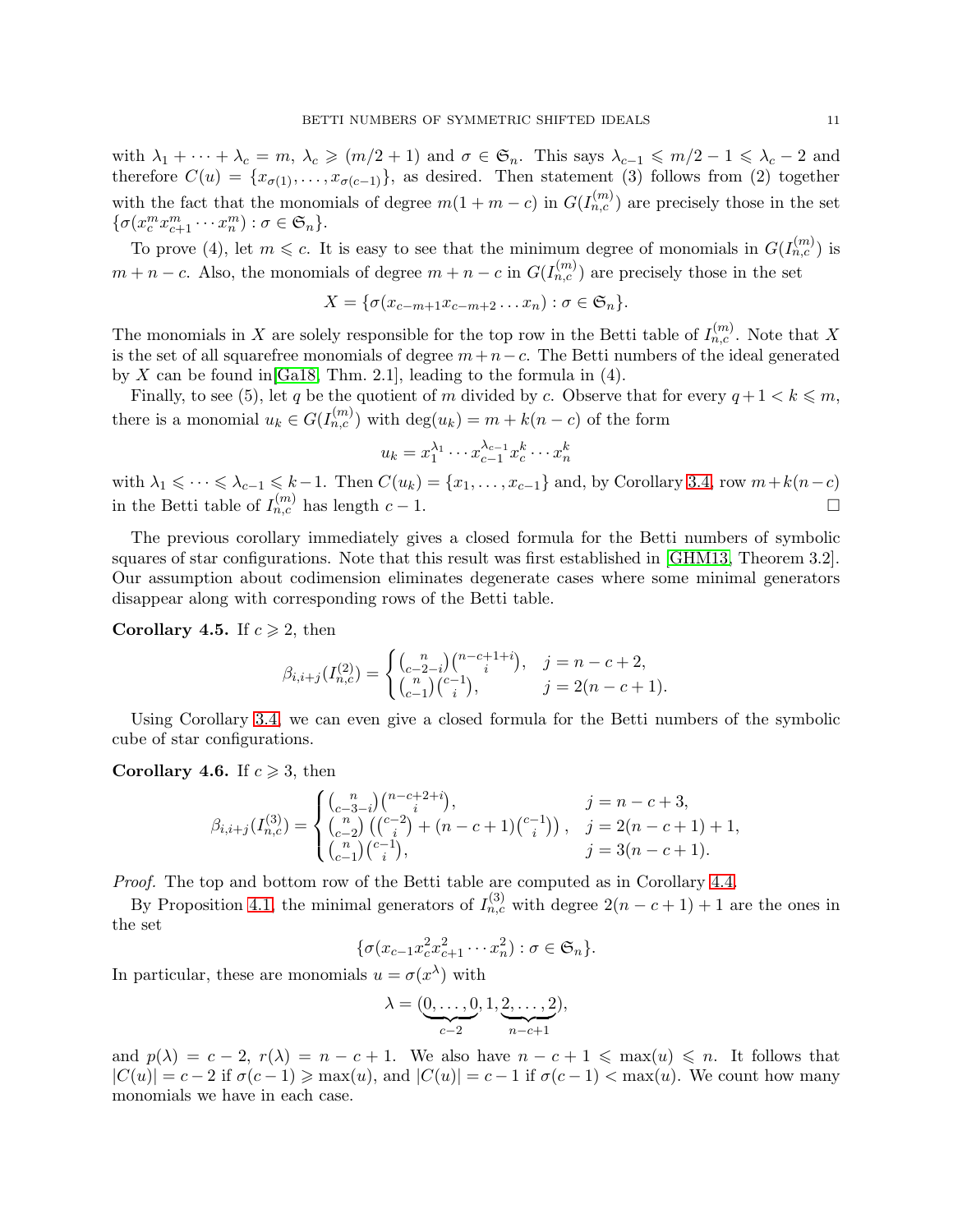To produce a monomial u with  $|C(u)| = c - 2$ , we can first choose which variables have degree zero. Among the remaining variables, the single one having degree one must appear last. This can be accomplished in  $\binom{n}{n}$  $\binom{n}{c-2}$  ways.

To produce a monomial u with  $|C(u)| = c - 1$ , we can first choose which variables have degree zero. Next we can choose any one the remaining variables except the last one to appear with degree one. This can be accomplished in  $\binom{n}{k}$  $\binom{n}{c-2}(n-c+1)$  ways.

The statement now follows from Corollary [3.4.](#page-8-0)

**Example 4.7.** The Betti table of  $I_{9,4}^{(3)}$  $_{9,4}^{(5)}$  is

|                 | O   | 1   | 2   | 3   |
|-----------------|-----|-----|-----|-----|
| $_{\rm total:}$ | 345 | 980 | 936 | 300 |
| 8:              | 9   | 8   |     |     |
| 9:              |     |     |     |     |
| 10:             |     |     |     |     |
| 11:             |     |     |     |     |
| 12:             |     |     |     |     |
| 13:             | 252 | 720 | 684 | 216 |
| 14:             |     |     |     |     |
| 15:             |     |     |     |     |
| 16:             |     |     |     |     |
| 17:             |     |     |     |     |
| 18:             |     | 252 | 252 |     |

**Remark 4.8.** It follows immediately from Corollary [4.6](#page-10-0) that the third symbolic defect of  $I_{n,c}$  is  $\binom{n}{k}$  $\binom{n}{c-2}(n-c+2)$ . We refer the reader to [\[GGSVT18\]](#page-23-19) for the definition of symbolic defect and [\[GGSVT18,](#page-23-19) Corollary 3.17] for a previously known bound.

<span id="page-11-0"></span>**Remark 4.9.** The ideal  $I_{n,n-1}$  can be thought of as the defining ideal of the set of the n points

$$
e_1 = [1:0:0:\ldots:0], e_2 = [0:1:0:\ldots:0], \ldots, e_n = [0:0:0:\ldots:1] \in \mathbb{P}_{\mathbb{k}}^{n-1}
$$

where  $\mathbb{P}^{n-1}_k$  denotes the  $(n-1)$ -dimensional projective space over k. Similarly,  $I_{n,n}^{(m)}$  $\binom{m}{n,n-1}$  can be thought of as the ideal defining the fat point scheme  $me_1 + me_2 + \cdots + me_n$ . For an introduction to fat points, we invite the reader to consult [\[CH14\]](#page-22-13). If  $\{p_1, \ldots, p_n\} \subset \mathbb{P}_{\mathbb{k}}^{n-1}$  is a set of n points in general linear position, then there is a linear automorphism of  $\mathbb{P}_{k}^{n-1}$  taking  $e_i$  to  $p_i$ . Algebraically, this corresponds to an invertible linear change of coordinates that preserves Betti numbers. In particular, it follows that the results of Corollary [4.4](#page-9-0) provide information about the Betti numbers of the fat point scheme  $mp_1 + mp_2 + \cdots + mp_n$  in  $\mathbb{P}_{\mathbb{k}}^{n-1}$ . For more complete information, the Betti numbers of this fat point scheme can be computed by combining Proposition [4.1](#page-8-4) and our later Corollary [5.7.](#page-16-0) We are grateful to Brian Harbourne for clarifying this connection.

#### 5. Decompositions of symmetric shifted ideals

<span id="page-11-1"></span>For  $r \leq n$ , let  $J_{[n],r}$  be the ideal of  $S = \mathbb{k}[x_1,\ldots,x_n]$  generated by all squarefree monomials of degree r. The ideal  $J_{[n],r}$  is actually the same as the ideal  $I_{n,n+1-r}$  in the previous section, but we introduce a new notation to simplify the proofs in Sections [5](#page-11-1) and [6.](#page-17-0) Note that  $J_{[n],r}$  is  $\mathfrak{S}_n$ -fixed and shifted. Its equivariant resolution has been described in [\[Ga18,](#page-23-18) Theorem 4.11]. In the following two sections we extend this result to an arbitrary symmetric shifted ideal  $I$  (see Proposition [6.1\)](#page-18-1). This will be done in two steps. In this section, we establish a coarse decomposition of  $\text{Tor}_i(I, \mathbb{k})_{i+d}$ (see Theorem [5.5\)](#page-14-0). This will be refined in the next section.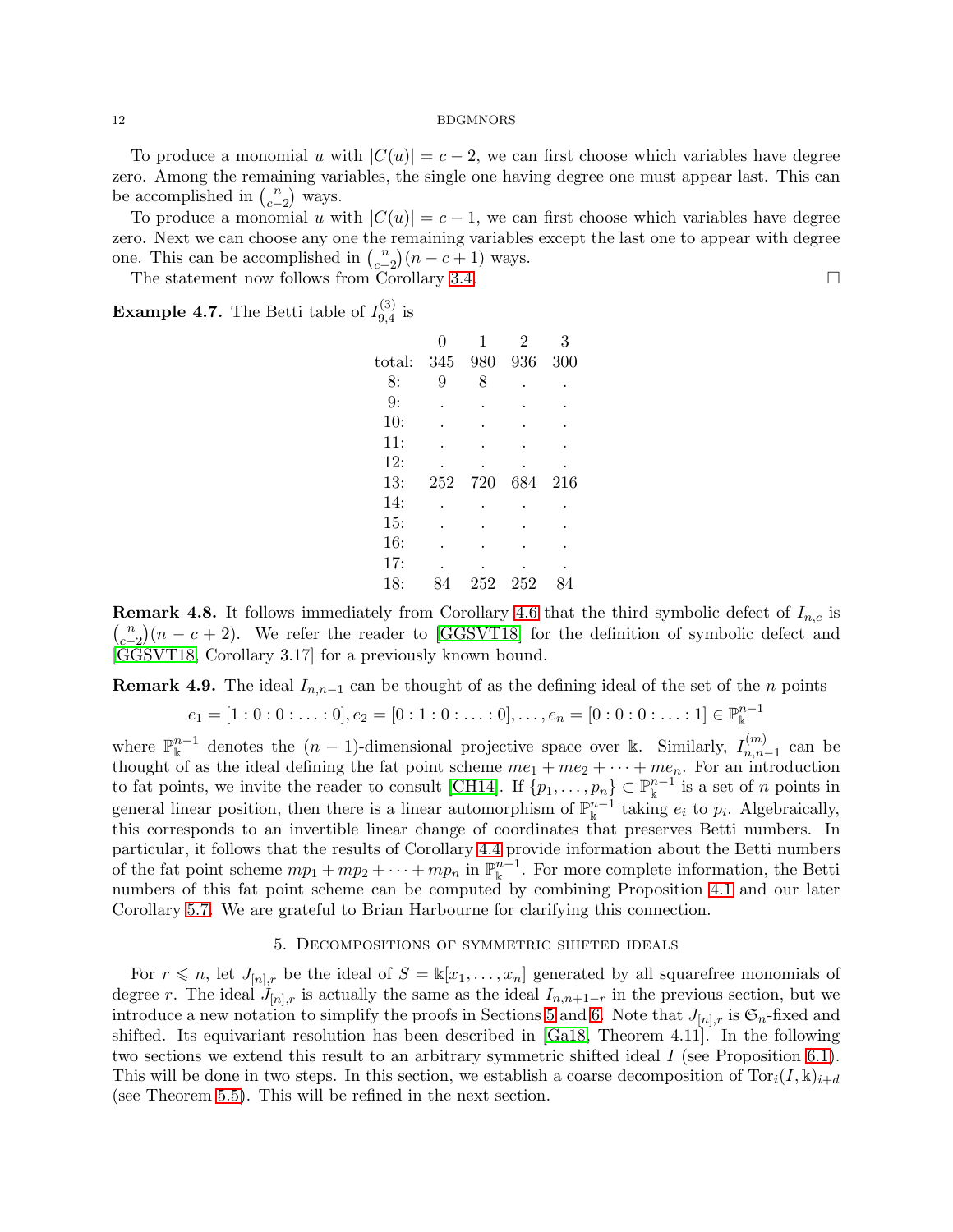We need some further notation. Let  $Mon(S)$  be the set of all monomials in S. For monomial ideals  $I \supset J$  of S, we write

$$
Mon(I/J) = \{u \in Mon(S) : u \in I, u \notin J\}.
$$

When both I and J are  $\mathfrak{S}_n$ -fixed, we write

$$
P(I/J) = {\lambda \in P_n : \lambda \in P(I), \lambda \notin P(J)}.
$$

We note that  $\text{Mon}(I/J)$  is a k-basis of  $I/J$ .

Let  $\lambda = (\lambda_1, \ldots, \lambda_n)$  be a partition and  $p = p(\lambda)$ . The following S-module  $N^{\lambda}$  plays an important role in our results:

$$
N^{\lambda} = (\sigma(x^{\lambda}) : \sigma \in \mathfrak{S}_n) / (\sigma(x_i x^{\lambda}) : 1 \leq i \leq p, \sigma \in \mathfrak{S}_n).
$$

We start by discussing some basic properties of the module  $N^{\lambda}$ . For  $A = \{i_1, \ldots, i_k\} \subset [n]$  with  $i_1 < \cdots < i_k$ , we write  $x_A = x_{i_1} \cdots x_{i_k}$ ,  $\overline{A} = [n] \setminus A$ ,  $\mathfrak{S}_A$  for the set of permutations on A,  $S_A = \mathbb{k}[x_{i_1}, \ldots, x_{i_k}], \mathfrak{m}_A = (x_{i_1}, \ldots, x_{i_k}) \subset S_A$  the maximal ideal of  $S_A$ , and  $J_{A,r} \subset S_A$  the ideal of  $S_A$  generated by all squarefree monomials of degree r in  $S_A$ . For  $\mathbf{a} = (a_1, \ldots, a_k)$ , we write as above  $x_A^a = x_{i_1}^{a_1}$  $\frac{a_1}{i_1} \cdots x_{i_k}^{a_k}$  $\frac{a_k}{i_k}$  .

We set out to describe  $\text{Mon}(N^{\lambda})$  starting with a preliminary example.

**Example 5.1.** Let  $\lambda = (0, 1, 1, 2, 2, 3, 3)$ , so  $p = p(\lambda) = 3$  and  $r = r(\lambda) = 2$ . In this case,  $N^{\lambda} = I/J$ where

$$
I = (\sigma(x_1^0 x_2^1 x_3^1 x_4^2 x_5^2 x_6^3 x_7^3) : \sigma \in \mathfrak{S}_n),
$$
  
\n
$$
J = (\sigma(x_1^1 x_2^1 x_3^1 x_4^2 x_5^2 x_6^3 x_7^3) : \sigma \in \mathfrak{S}_n) + (\sigma(x_1^0 x_2^1 x_3^2 x_4^2 x_5^2 x_6^3 x_7^3) : \sigma \in \mathfrak{S}_n).
$$

The monomial  $x_2x_3x_4^2x_5^2x_6^3x_7^3$  is an example of a monomial in I but not in J. We can represent it as  $m(x_4x_5x_6x_7)^2u$  where  $m = x_2x_3$  and  $u = x_6x_7$ . This splits the indices of the variables into two sets:  $A = \{1, 2, 3\}$  and its complement  $\overline{A} = \{4, 5, 6, 7\}$ . Note that  $m = x_A^{\lambda_{\leq p}}$  $\Lambda_A^{\leq p}$  is in the polynomial ring  $S_A = \mathbbk[x_1, x_2, x_3]$ , while u is one of the minimal generators of  $J_{\overline{A},r}$  in  $S_{\overline{A}} = \mathbbk[x_4, x_5, x_6, x_7]$ . Also, the middle term  $(x_{\overline{A}})^2 = (x_4x_5x_6x_7)^2$  has exponent  $\lambda_7 - 1$ . Now notice that we can replace m with any permutation  $\sigma(x_A^{\lambda_{\leq p}})$  $\lambda_{\leq p}^{A_{\leq p}}$  where  $\sigma \in \mathfrak{S}_A$  and still obtain a monomial in I and not in J; for example,

$$
x_1 x_2 x_4^2 x_5^2 x_6^3 x_7^3 = (x_1 x_2)(x_4 x_5 x_6 x_7)^2 u.
$$

Similarly, we can replace u by another generator (in fact, any monomial) of  $J_{\overline{A},r}$  and still obtain a monomial in  $I$  and not in  $J$ ; for example,

$$
x_2 x_3 x_4^2 x_5^3 x_6^2 x_7^3 = m(x_4 x_5 x_6 x_7)^2 (x_5 x_7),
$$
  

$$
x_2 x_3 x_4^2 x_5^3 x_6^4 x_7^5 = m(x_4 x_5 x_6 x_7)^2 (x_5 x_6 x_7^2).
$$

In addition, we could operate the same reasoning on any monomial obtained by permuting the variables in  $x_2x_3x_4^2x_5^2x_6^3x_7^3$ , leading to a similar split but with a different choice of index set A. As we illustrate next, all elements of  $Mon(N^{\lambda})$  can be obtained by combining these observations.

<span id="page-12-1"></span>**Lemma 5.2.** Let  $\lambda = (\lambda_1, \ldots, \lambda_n)$  be a partition,  $p = p(\lambda)$  and  $r = r(\lambda)$ . Then

<span id="page-12-0"></span>(5.1) 
$$
\text{Mon}(N^{\lambda}) = \biguplus_{A \subset [n], |A| = p} \left( \biguplus_{m \in \mathfrak{S}_A \cdot x_A^{\lambda_{\leq p}}} \{m(x_{\overline{A}})^{\lambda_n - 1} u : u \in \text{Mon}(J_{\overline{A},r})\} \right),
$$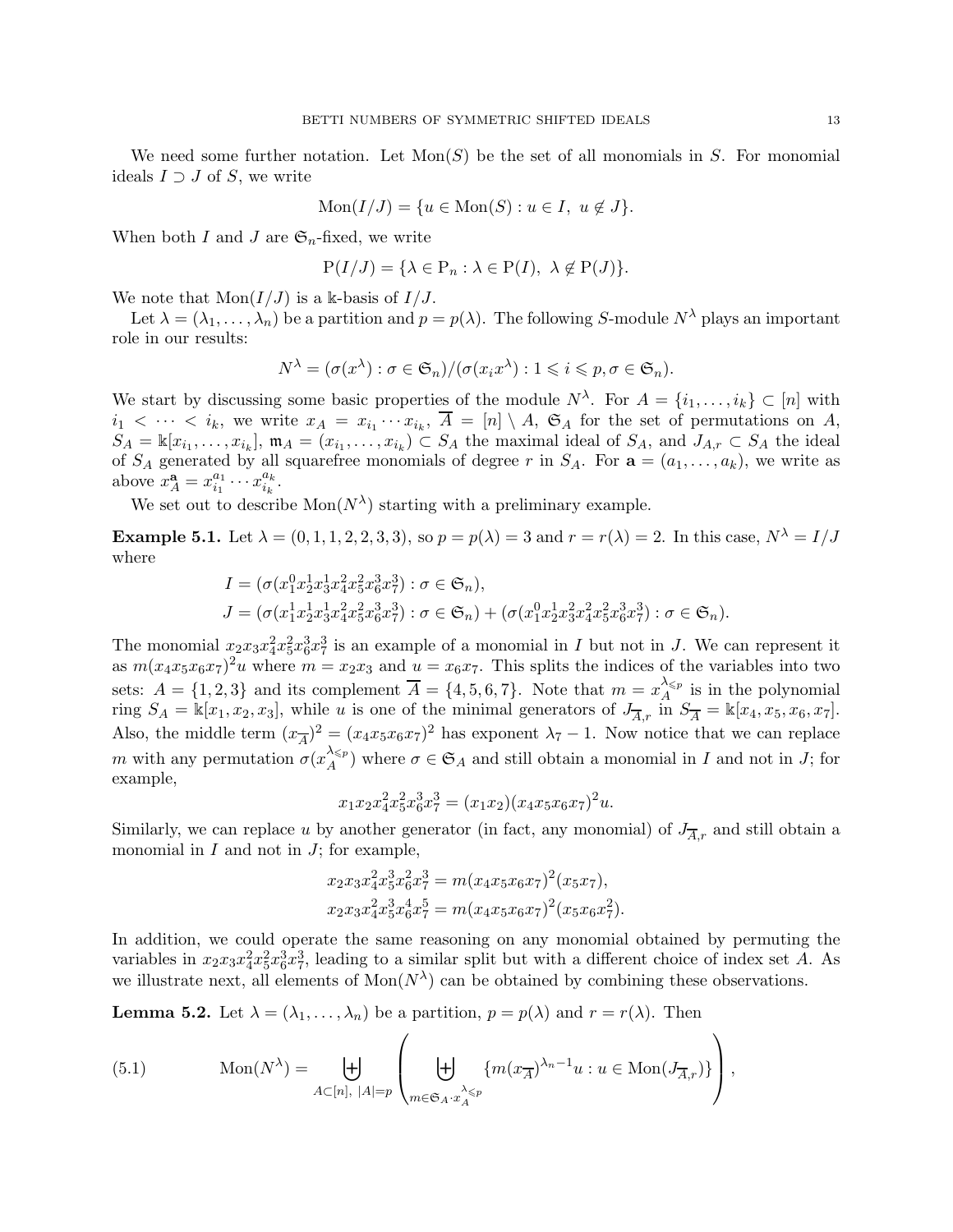and

<span id="page-13-0"></span>(5.2) 
$$
P(N^{\lambda}) = \{(\lambda_1,\ldots,\lambda_p,\mu_{p+1},\ldots,\mu_n) \in P_n : \mu_{p+1} \geq \lambda_n - 1, \ \mu_{n-r+1} \geq \lambda_n\}.
$$

*Proof.* Equation  $(5.2)$  easily follows from  $(5.1)$ . Hence, we only need to show  $(5.1)$ . We first prove the inclusion "⊂". Let  $u \in \text{Mon}(N^{\lambda})$ . Then there is  $\sigma \in \mathfrak{S}_n$  such that  $\sigma(x^{\lambda}) = x_{\sigma(1)}^{\lambda_1} \cdots x_{\sigma(n)}^{\lambda_n}$  $\sum_{\sigma(n)}^{\lambda_n}$  divides *u*. We write  $u = x_{\sigma(1)}^{a_1} \cdots x_{\sigma(n)}^{a_n}$  $\sigma_{\sigma(n)}^{a_n}$ . Since u is not contained in the ideal  $(\sigma(x_ix^{\lambda}) : 1 \leqslant i \leqslant p, \sigma \in \mathfrak{S}_n)$ , we have  $a_1 = \lambda_1, \ldots, a_p = \lambda_p$ . Also, since  $\sigma(x^{\lambda})$  divides  $u, a_k \geq \lambda_n - 1$  for  $p < k \leq n - r$ , and  $a_k \geq \lambda_n$  for  $k \geq n-r+1$ . These inequalities imply that, by setting  $A = {\sigma(1), \ldots, \sigma(p)}$ ,

$$
u = \sigma(x_1^{\lambda_1} \cdots x_p^{\lambda_p})(x_{\overline{A}})^{\lambda_n-1}(x_{\sigma(n-r+1)} \cdots x_{\sigma(n)})w
$$

for some  $w \in \text{Mon}(S_{\overline{A}})$ , which shows that u is contained in the right hand side of [\(5.1\)](#page-12-0).

Next, we prove the inclusion "<sup>2</sup>" in [\(5.1\)](#page-12-0). Let  $u = m(x_{\overline{A}})^{\lambda_n-1}w$  with  $m \in \mathfrak{S}_A \cdot x_A^{\lambda \leq p}$  $\mathcal{A}^{\leqslant p}$  and  $w \in \text{Mon}(J_{\overline{A},r})$ . By taking a permutation  $\tau \in \mathfrak{S}_n$  appropriately,

(5.3) 
$$
\tau(u) = x_1^{\lambda_1} \cdots x_p^{\lambda_p} x_{p+1}^{\lambda_{n-1}} \cdots x_n^{\lambda_n-1} \alpha
$$

with  $\alpha \in \text{Mon}(J_{\overline{[p]},r})$ . Moreover, we may choose  $\tau$  so that  $\alpha$  is divisible by  $x_{n-r+1} \cdots x_n$ . Then  $x^{\lambda}$ divides  $\tau(u)$  and  $u \in (\sigma(x^{\lambda}) : \sigma \in \mathfrak{S}_n)$ . We claim that u is not contained in the ideal  $J = (\sigma(x_i x^{\lambda}) :$  $1 \leq i \leq p, \sigma \in \mathfrak{S}_n$ . We already see in [\(5.3\)](#page-13-1) that if  $\mu = \text{type}(u)$  then  $\mu$  is of the form

<span id="page-13-1"></span>
$$
\mu=(\lambda_1,\ldots,\lambda_p,\mu_{p+1},\ldots,\mu_n).
$$

Observe that

$$
\Lambda(J) = \{ \lambda + e_i : 1 \leq i \leq p, \lambda + e_i \in \mathcal{P}_n \},
$$

where  $e_i$  is the *i*-th standard basis vector of  $\mathbb{Z}^n$ . Since no element in  $\Lambda(J)$  divides  $\mu$ , by Lemma [2.1](#page-3-1) the monomial  $u \in \mathfrak{S}_n \cdot x^{\mu}$  is not contained in J.

We finally show that the right-hand side of [\(5.1\)](#page-12-0) is indeed a disjoint union. To show this, it is enough to prove that for each  $u = x_1^{a_1} \cdots x_n^{a_n}$  that is contained in the right-hand side of [\(5.1\)](#page-12-0) there is a unique subset  $A \subset [n]$  with  $|A| = p$  and  $m \in \mathfrak{S}_A \cdot x_A^{\lambda_{\leq p}}$  $A^{\leq p}$  such that  $u = m\alpha$  with  $\alpha \in S_{\overline{A}}$ . Indeed, since  $|\{k : a_k < \lambda_n - 1\}| = p$  by the shape of monomials in the right-hand side of [\(5.1\)](#page-12-0), such a set A must be equal to the set  $\{k : a_k < \lambda_n - 1\}$ , and a monomial m must be  $\prod_{i \in A} x_i^{a_i}$ . — Первый профессиональный стандарт и профессиональный стандарт и профессиональный стандарт и профессиональны<br>В сервисов с профессиональный стандарт и профессиональный стандарт и профессиональный стандарт и профессиональ

Next, we decompose  $N^{\lambda}$  into smaller modules which have a simpler structure but are not fixed by the action of  $\mathfrak{S}_n$ . Let  $\lambda \in \mathcal{P}_n$  be a partition,  $p = p(\lambda)$  and  $r = r(\lambda)$ . For  $A \subset [n]$  with  $|A| = p$ and  $m \in \mathfrak{S}_A \cdot x_A^{\lambda_{\leq p}}$  $\Lambda^{k,p}_A$ , we define

$$
N_{A,m}^{\lambda} = \left( m\tau \left( x_{\overline{A}}^{(\lambda_{p+1},...,\lambda_n)} \right) : \tau \in \mathfrak{S}_{\overline{A}} \right) / \left( x_i m\tau \left( x_{\overline{A}}^{(\lambda_{p+1},...,\lambda_n)} \right) : \tau \in \mathfrak{S}_{\overline{A}}, i \in A \right).
$$

Recall that, for  $X \subset [n]$ ,  $J_{X,r}$  is the monomial ideal of  $S_X$  generated by all squarefree monomials of degree r in  $S_X$  and  $\mathfrak{m}_X = (x_i : i \in X)$  is the maximal ideal of  $S_X$ . Since

 $(\lambda_{p+1}, \ldots, \lambda_n) = (\lambda_n - 1, \ldots, \lambda_n - 1, \lambda_n, \ldots, \lambda_n)$ 

where  $\lambda_n$  appears r times,  $N_{A,m}^{\lambda}$  is generated by monomials  $\{m(x_{\overline{A}})^{\lambda_n-1}x_T : T \subset \overline{A}, |T|=r\}$  and every monomial in  $N_{A,m}^{\lambda}$  is divisible by  $m(x_{\overline{A}})^{\lambda_n-1}$ . Thus, by the map  $f \to f/(m(x_{\overline{A}})^{\lambda_n-1})$ , we have an isomorphism

<span id="page-13-2"></span>(5.4)  
\n
$$
N_{A,m}^{\lambda} \cong (x_T : T \subset \overline{A}, |T| = r)/(x_i x_T : T \subset \overline{A}, |T| = r, i \in A)
$$
\n
$$
\cong (S/(x_i : i \in A)) \otimes_S (J_{\overline{A},r} S)
$$
\n
$$
\cong S_A/\mathfrak{m}_A \otimes_{\mathbb{k}} J_{\overline{A},r}
$$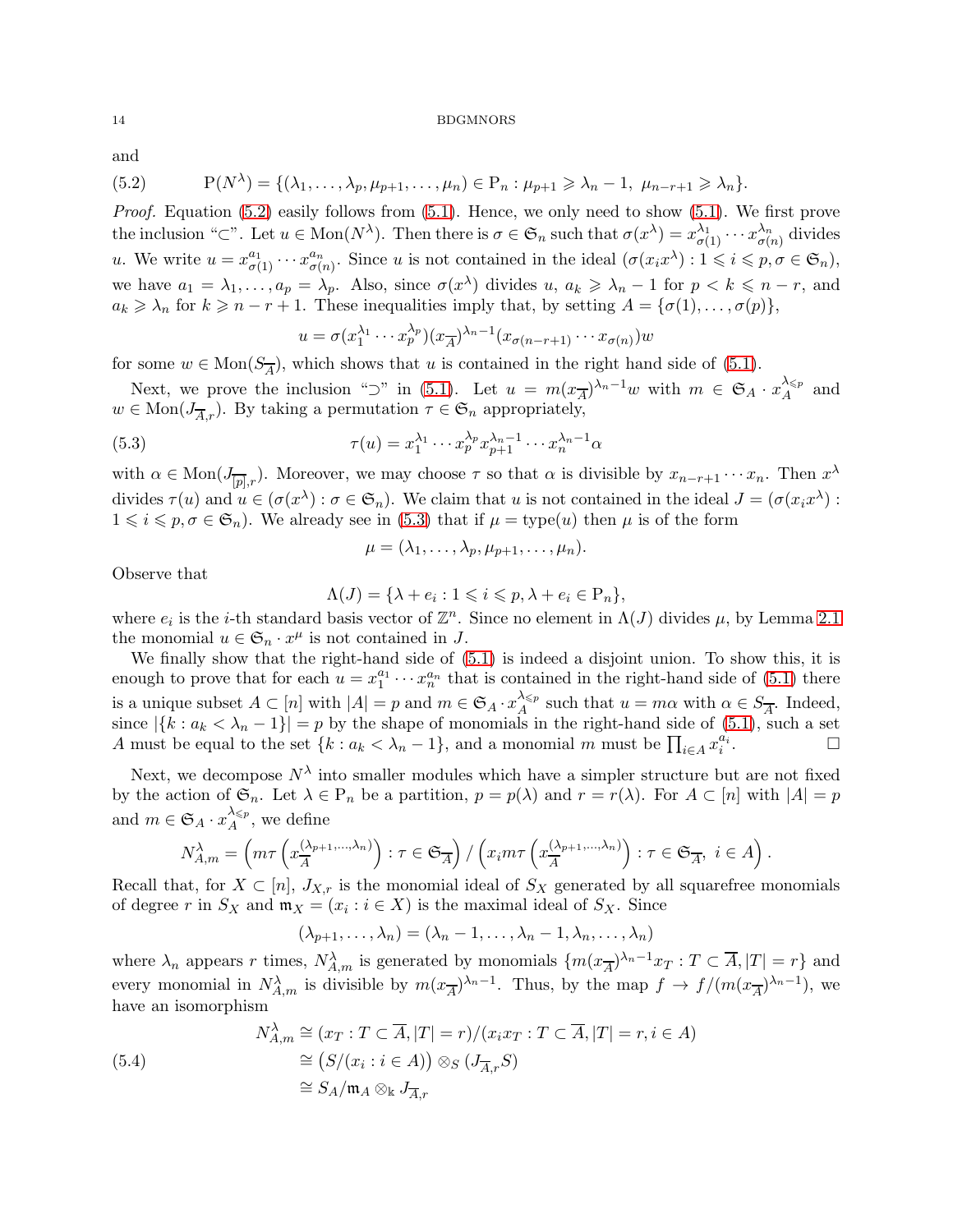where we consider that the last module is a module over  $S = S_A \otimes_{\mathbb{k}} S_{\overline{A}}$ .

<span id="page-14-1"></span>**Lemma 5.3.** Let  $\lambda \in P_n$  be a partition,  $p = p(\lambda)$ ,  $r = r(\lambda)$ ,  $A \subset [n]$  with  $|A| = p$ , and  $m \in$  $\mathfrak{S}_A\cdot x_A^{\lambda_{\leqslant p}}$  $\bigwedge^{\Lambda \leqslant p}_A$ . Then

(i)  $\text{Mon}(N_{A,m}^{\lambda}) = \{m(x_{\overline{A}})^{\lambda_n-1}u : u \in \text{Mon}(J_{\overline{A},r})\}.$ (ii)  $N^{\lambda}_{A,m}$  is an S-submodule of  $N^{\lambda}$ . (iii)  $N^{\lambda} = \bigoplus$  $A\subset[n], |A|=p$  $\bigoplus$  $m \in \mathfrak{S}_A \cdot x_A^{\lambda_{\leqslant p}}$  $N_{A,m}^{\lambda}$  (as S-modules).

*Proof.* Statement (i) follows from [\(5.4\)](#page-13-2). To prove (ii), it is enough to show that for any  $\{j_1, \ldots, j_r\}$  $\overline{A}$ , one has

$$
\operatorname{ann}_{N^{\lambda}}(m(x_{\overline{A}})^{\lambda_n-1}x_{j_1}\cdots x_{j_r})=(x_i:i\in A),
$$

where  $\text{ann}_M(h) = \{f \in S : hf = 0\}$  for an S-module M and  $h \in M$ . The inclusion " $\supset$ " is clear from the definition of  $N_{A,m}^{\lambda}$ . To see the inclusion "⊂", we must prove that for any monomial u in  $S_{\overline{A}}, m(x_{\overline{A}})^{\lambda_n-1}x_{j_1}\cdots x_{j_r}u$  is non-zero in  $N^{\lambda}$ , and this follows from Lemma [5.2.](#page-12-1) Statement (iii) follows from (i) and Lemma [5.2.](#page-12-1)  $\Box$ 

<span id="page-14-3"></span>**Corollary 5.4.** The S-modules  $N_{A,m}^{\lambda}$  and  $N^{\lambda}$  have linear resolutions.

*Proof.* By the isomorphism in [\(5.4\)](#page-13-2), the tensor product of a minimal graded free resolution of  $J_{\overline{A},r}$ and one of  $S_A/\mathfrak{m}_A$  is isomorphic to a minimal graded free resolution of  $N_{A,m}^{\lambda}$ . Since  $J_{\overline{A},r}$  and  $S_A/\mathfrak{m}_A$  have linear resolutions, the module  $N_{A,m}^{\lambda}$  has a linear resolution. Then  $N^{\lambda}$  also has a linear resolution by Lemma [5.3\(](#page-14-1)iii).  $\Box$ 

We now prove the main result of this section.

<span id="page-14-0"></span>**Theorem 5.5.** If  $I \subset S$  is a symmetric shifted ideal, then as  $\mathbb{K}[\mathfrak{S}_n]$ -modules we have

$$
Tor_i(I, \mathbb{k})_{i+d} \cong \bigoplus_{\lambda \in \Lambda(I), \ |\lambda| = d} Tor_i(N^{\lambda}, \mathbb{k}).
$$

To prove the above theorem, we first show the following statement.

<span id="page-14-2"></span>**Lemma 5.6.** Let I be a symmetric shifted ideal and  $\Lambda(I) = {\lambda^{(1)}, \ldots, \lambda^{(t)}}$  with  $\lambda^{(1)} <_{\text{lex}} \cdots <_{\text{lex}}$  $\lambda^{(t)}$ . Let  $I_{\leq k} \subseteq I$  be the  $\mathfrak{S}_n$ -fixed monomial ideal with  $\Lambda(I_{\leq k}) = {\lambda^{(1)}, \ldots, \lambda^{(k)}}$  for  $k = 1, 2, \ldots, t$ . Then, for  $k = 1, 2, ..., t$ ,

$$
I_{\leqslant k}/I_{\leqslant k-1}\cong N^{\lambda^{(k)}}
$$

as S-modules, where  $I_{\leq 0} = (0)$ .

*Proof.* Observe that  $I_{\leq k}$  is shifted and

$$
I_{\leqslant k}/I_{\leqslant k-1}=\left(\sigma(x^{\lambda^{(k)}}):\sigma\in\mathfrak{S}_n\right)/\left(\left(\sigma(x^{\lambda^{(k)}}):\sigma\in\mathfrak{S}_n\right)\cap I_{\leqslant k-1}\right).
$$

Since for monomial ideals  $I, J, J'$  with  $I \supset J$  and  $I \supset J'$ , we have  $I/J = I/J'$  if and only if  $\text{Mon}(I/J) = \text{Mon}(I/J')$ , it is enough to prove  $P(I_{\leq k}/I_{\leq k-1}) = P(N^{\lambda^{(k)}})$ . Let  $\lambda^{(k)} = (\lambda_1, \ldots, \lambda_n)$ ,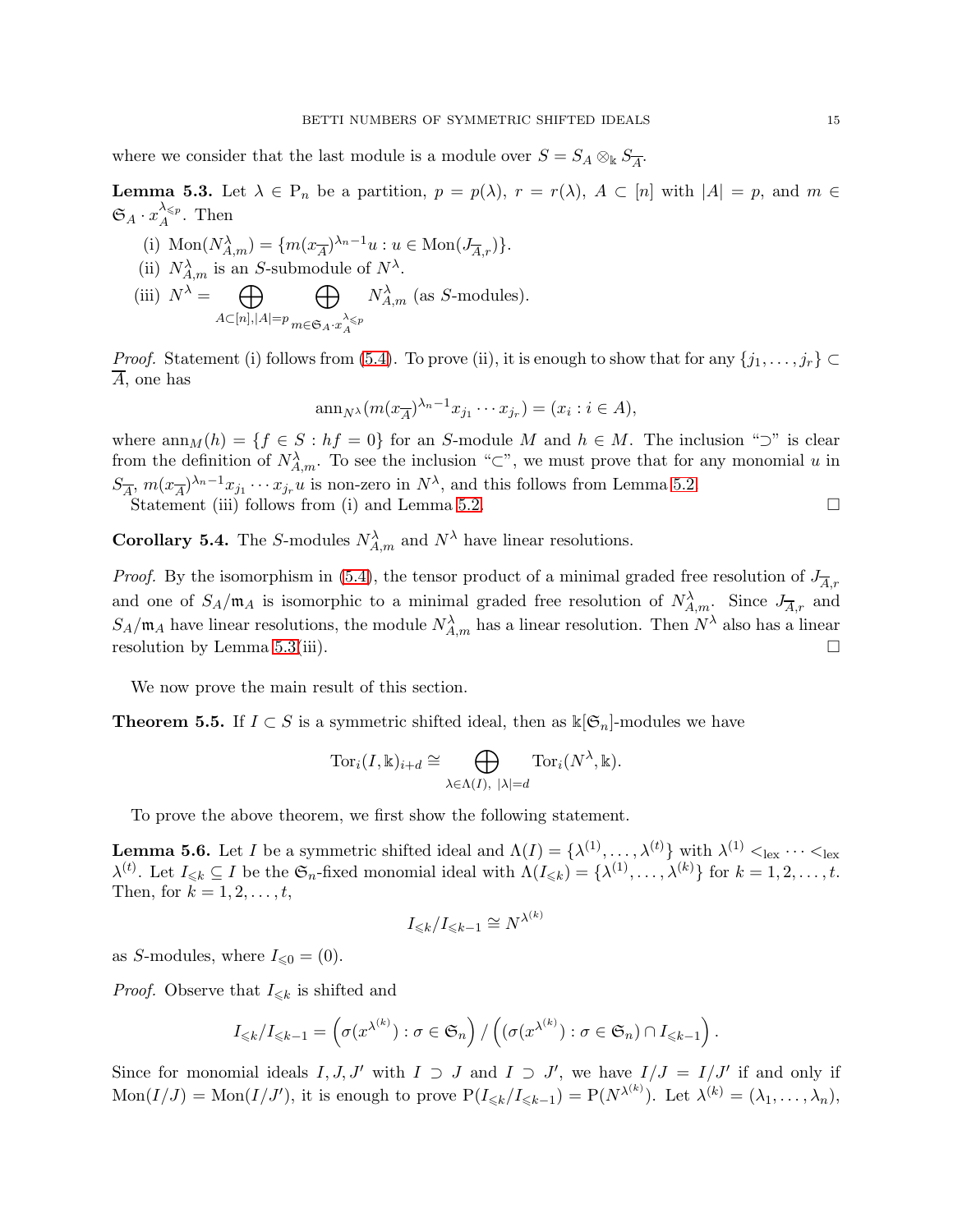$p = p(\lambda^{(k)})$  and  $r = r(\lambda^{(k)})$ . Then we have

$$
P(I_{\leq k}/I_{\leq k-1}) = P(I_{\leq k}) \setminus P(I_{\leq k-1})
$$
  
= { $\mu = (\mu_1, ..., \mu_n) \in P_n : \lambda^{(k)}$  divides  $\mu, \lambda_{\leq p}^{(k)} = \mu_{\leq p}$ }  
= { $(\lambda_1, ..., \lambda_p, \mu_{p+1}, ..., \mu_n) \in P_n : \mu_{p+1} \geq \lambda_n - 1, \mu_{n-r+1} \geq \lambda_n$ }  
=  $P(N^{\lambda^{(k)}}),$ 

where we use Lemma [2.7](#page-4-0) for the third equality and Lemma [5.2](#page-12-1) for the last one.  $\Box$ 

Proof of Theorem [5.5.](#page-14-0) Let  $\Lambda(I) = {\lambda^{(1)}, \ldots, \lambda^{(t)}}$  with  $\lambda^{(1)} <_{\text{lex}} \cdots <_{\text{lex}} \lambda^{(t)}$  and let  $I_{\leq k}$  be as in Lemma [5.6.](#page-14-2) Then we have the short exact sequence

(5.5) 
$$
0 \longrightarrow I_{\leq k-1} \longrightarrow I_{\leq k} \longrightarrow I_{\leq k}/I_{\leq k-1} \cong N^{\lambda^{(k)}} \longrightarrow 0.
$$

We prove  $\text{Tor}_i(I_{\leq k}, \mathbb{k}) \cong \bigoplus_{l=1}^k \text{Tor}_i(N^{\lambda^{(l)}}, \mathbb{k})$  using induction on k. Note that by Corollary [5.4](#page-14-3) this implies the desired statement.

By the definition of the shifted property, the partition  $\lambda^{(1)}$  must be a partition of the form  $\lambda^{(1)} = (a, a, \dots, a, a + 1, \dots, a + 1)$ . Thus,  $p(\lambda^{(1)}) = 0$  and

<span id="page-15-0"></span>
$$
I_{\leq 1} = (\sigma(x^{\lambda^{(1)}}) : \sigma \in \mathfrak{S}_n) = N^{\lambda^{(1)}}.
$$

Hence, the assertion holds when  $k = 1$ .

Suppose  $k > 1$ . Since  $|\lambda^{(1)}| \leq \cdots \leq |\lambda^{(t)}|$ , using the inductive hypothesis we get

$$
reg(I_{\leq k-1}) = \max\{|\lambda^{(1)}|, \ldots, |\lambda^{(k-1)}|\} \leq |\lambda^{(k)}|,
$$

because  $N^{\lambda^{(l)}}$  is generated in degree  $|\lambda^{(l)}|$  and has a linear resolution by Corollary [5.4.](#page-14-3) The short exact sequence in [\(5.5\)](#page-15-0) induces the exact sequence

<span id="page-15-1"></span>(5.6) 
$$
\operatorname{Tor}_{i+1}(N^{\lambda^{(k)}}, \mathbb{k})_{i+1+(j-1)} \longrightarrow \operatorname{Tor}_{i}(I_{\leq k-1}, \mathbb{k})_{i+j} \longrightarrow \operatorname{Tor}_{i}(I_{\leq k}, \mathbb{k})_{i+j}
$$

$$
\longrightarrow \operatorname{Tor}_{i}(N^{\lambda^{(k)}}, \mathbb{k})_{i+j} \longrightarrow \operatorname{Tor}_{i-1}(I_{\leq k-1}, \mathbb{k})_{i-1+(j+1)}.
$$

Let  $d = |\lambda^{(k)}|$ . By Corollary [5.4,](#page-14-3)

(5.7) 
$$
\operatorname{Tor}_i(N^{\lambda^{(k)}}, \mathbb{k})_{i+j} = 0 \quad \text{for } j \neq d.
$$

Also, since  $reg(I_{\leq k-1}) \leq d$ ,

(5.8) 
$$
\text{Tor}_{i-1}(I_{\leq k-1}, \mathbb{k})_{i-1+(j+1)} = 0 \text{ for } j \geq d.
$$

Then [\(5.6\)](#page-15-1), [\(5.7\)](#page-15-2) and [\(5.8\)](#page-15-3) imply

<span id="page-15-3"></span><span id="page-15-2"></span>
$$
\operatorname{Tor}_i(I_{\leqslant k}, \mathbb{k})_{i+d} \cong \operatorname{Tor}_i(I_{\leqslant k-1}, \mathbb{k})_{i+d} \bigoplus \operatorname{Tor}_i(N^{\lambda^{(k)}}, \mathbb{k})_{i+d}
$$

and

$$
\operatorname{Tor}_i(I_{\leqslant k}, \mathbb{k})_{i+j} \cong \operatorname{Tor}_i(I_{\leqslant k-1}, \mathbb{k})_{i+j} \quad \text{ for } j \neq d.
$$

These isomorphisms prove the desired statement.

Using Theorem [5.5,](#page-14-0) it is possible to give a closed formula of graded Betti numbers of a symmetric shifted ideal I in terms of its partition generator  $\Lambda(I)$ . Let  $\lambda \in P_n$  with  $|\lambda| = d$ ,  $p = p(\lambda)$  and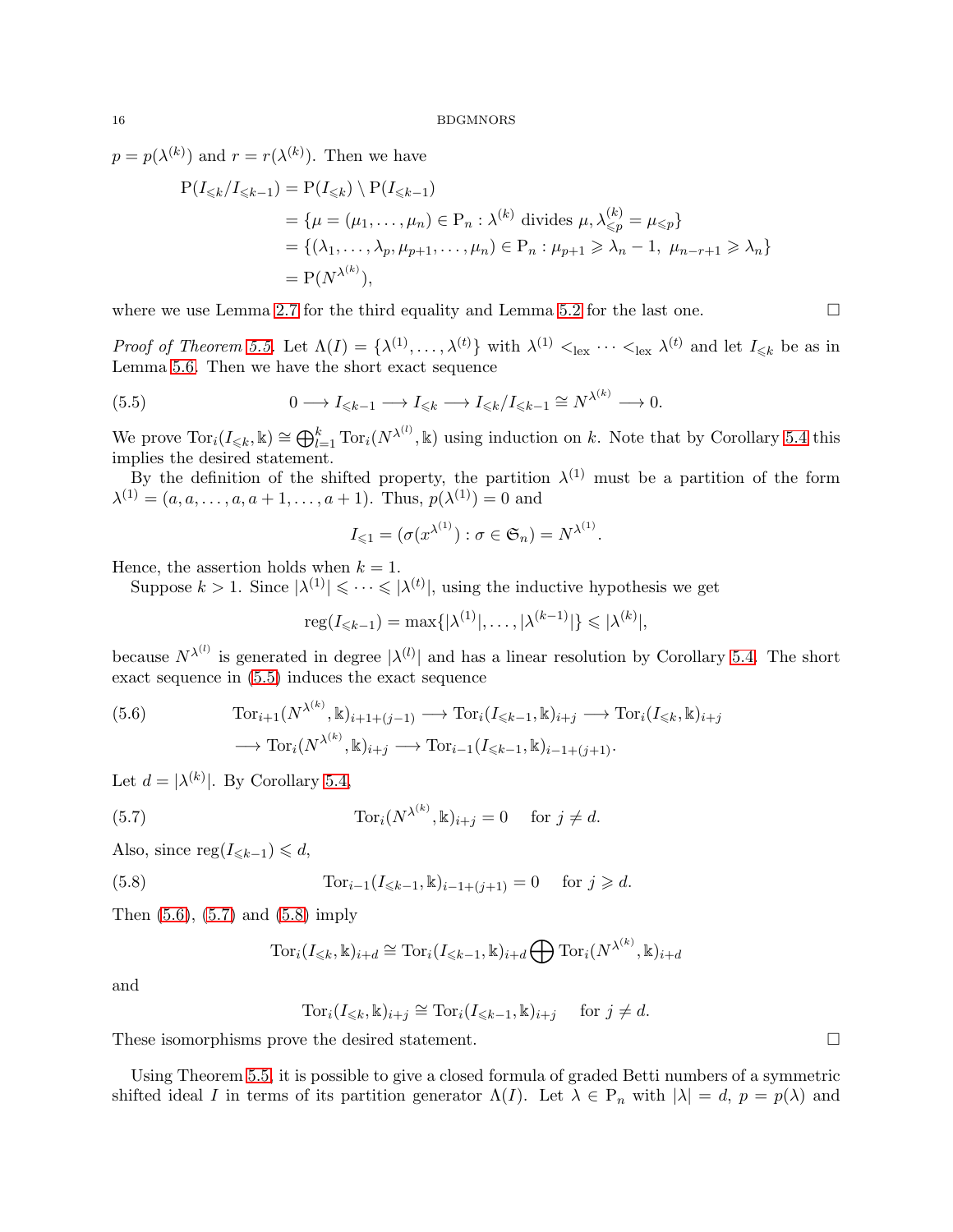$r = r(\lambda)$ . Then by [\(5.4\)](#page-13-2) we have

$$
\beta_{i,i+d}(N_{A,m}^{\lambda}) = \beta_i(J_{\overline{A},r} \otimes_{\mathbb{k}} (S_A/\mathfrak{m}_A))
$$
  
= 
$$
\sum_{k+l=i} \beta_k(J_{\overline{A},r})\beta_l(S_A/\mathfrak{m}_A)
$$
  
= 
$$
\sum_{k+l=i} {n-p \choose r+k} {r+k-1 \choose k} {p \choose l},
$$

where we use the fact that

$$
\beta_k(J_{\overline{A},r}) = \binom{n-p}{r+k} \binom{r+k-1}{k}
$$

(see, e.g., [\[Ga18,](#page-23-18) Theorem 2.1]). For  $c = (c_1, c_2, \ldots, c_n) \in \mathbb{Z}_{\geqslant 0}^n$ , let  $c! = c_1!c_2! \cdots c_n!$ . For a partition  $\lambda = (\lambda_1, \ldots, \lambda_n)$  with  $|\lambda| = d \geq 0$ , its **type** type $(c) = (t_0, t_1, \ldots, t_d)$  is defined by  $t_i = |\{k : \lambda_k = i\}|$ . It is well-known that

$$
|\mathfrak{S}_n \cdot x^{\lambda}| = \frac{n!}{\text{type}(\lambda)!}.
$$

Hence, by Lemma [5.3\(](#page-14-1)iii)

$$
\beta_i(N^{\lambda}) = {n \choose p} \frac{p!}{\text{type}(\lambda_{\leq p})!} \beta_i(N^{\lambda}_{A,m})
$$
  
= 
$$
\sum_{k+l=i} \frac{p!}{\text{type}(\lambda_{\leq p})!} {n \choose p} {n-p \choose r+k} {r+k-1 \choose k} {p \choose l}.
$$

Thus, using Theorem [5.5,](#page-14-0) we obtain the following formula, which may be viewed as a more explicit version of the formula given in Corollary [3.4.](#page-8-0)

<span id="page-16-0"></span>Corollary 5.7. If  $I \subset S$  is a symmetric shifted ideal, then

$$
\beta_{i,i+d}(I) = \sum_{\lambda \in \Lambda(I), |\lambda| = d} \left( \sum_{k+l=i} \frac{p(\lambda)!}{\text{type}(\lambda_{\leq p(\lambda)})!} {n \choose p(\lambda)} {n-p(\lambda) \choose r(\lambda)+k} {r(\lambda)+k-1 \choose k} {p(\lambda) \choose l} \right).
$$

**Example 5.8.** Let  $I = J_{[n]}^{(2)}$  $\chi^{(2)}_{[n],r} (= I_{n,n}^{(2)}$  $n_{n,n+1-r}^{(2)}$ . Then I is generated by two partitions  $\lambda = (0^{n-r-1}, 1^{r+1})$ and  $\mu = (0^{n-r}, 2^r)$ , where  $a^i$  denotes  $(a, a, \ldots, a) \in \mathbb{Z}^i$ . In this case,  $p(\lambda) = 0$ ,  $r(\lambda) = r + 1$ ,  $p(\mu) = n - r$  and  $r(\mu) = r$ . Corollary [5.7](#page-16-0) says

$$
\beta_{i,i+r+1}(I) = \sum_{k+l=i} \frac{0!}{0!} \binom{n}{0} \binom{n}{r+1+k} \binom{r+k}{k} \binom{0}{l} = \binom{n}{r+1+i} \binom{r+i}{i}
$$

and

$$
\beta_{i,i+2r}(I) = \sum_{k+l=i} \frac{(r+1)!}{(r+1)!} \binom{n}{n-r} \binom{n-n+r}{r+k} \binom{r+k-1}{k} \binom{n-r}{l} = \binom{n}{n-r} \binom{n-r}{i}.
$$

This recovers Corollary [4.5.](#page-10-1)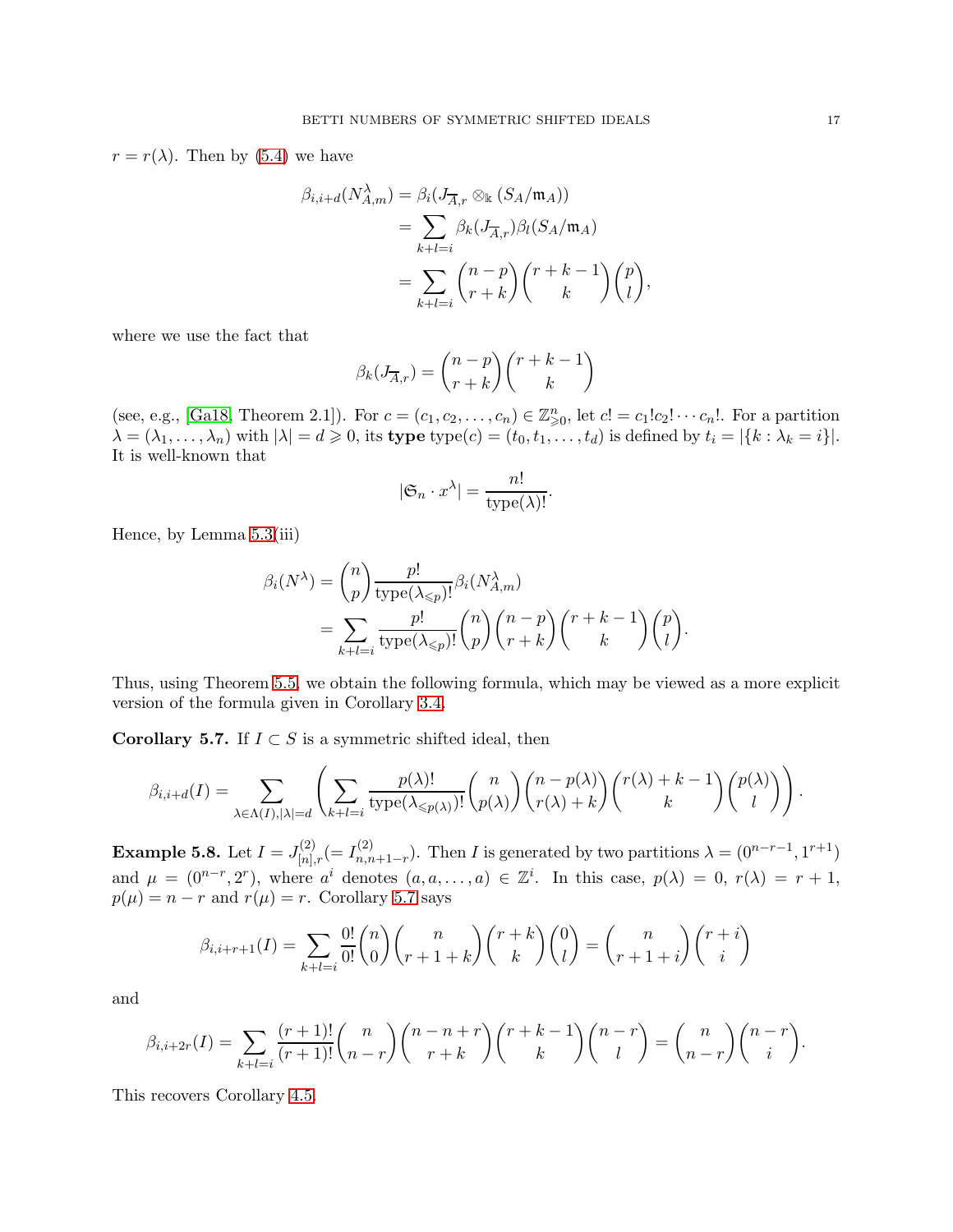### 6. Equivariant Betti numbers

<span id="page-17-0"></span>While Corollary [5.7](#page-16-0) gives a closed formula for the graded Betti numbers of symmetric shifted ideals, the formula is not simple. To understand these numbers better, we refine the decomposition of Tor<sub>i</sub> $(I, \mathbb{k})$  given in Theorem [5.5.](#page-14-0) In this section, we give an explicit description of the  $\mathbb{k}[\mathfrak{S}_n]$ module structure of  $Tor_i(I, \mathbb{k})$  for a symmetric shifted ideal I by using Theorem [5.5,](#page-14-0) and explain how it helps to determine Betti numbers of these ideals by examples. We refer the reader to [\[Sa01\]](#page-23-20) for some basics on representation theory, such as induced representations and Specht modules.

For a monomial  $m \in S_A$ , let  $\mathcal{M}_A(m) = \text{span}_{\mathbb{k}} \{ \sigma(m) : \sigma \in \mathfrak{S}_A \}$ . We denote by  $\text{Ind}_{\mathfrak{S}_k \times \mathfrak{S}_l}^{\mathfrak{S}_{k+l}}(K \boxtimes K')$ the induced representation of the tensor product of a  $\Bbbk[\mathfrak{S}_k]$ -module K and a  $\Bbbk[\mathfrak{S}_l]$ -module K'. Let *I* be a symmetric shifted ideal. By Theorem [5.5,](#page-14-0) we know  $\text{Tor}_i(I, \mathbb{k}) \cong \bigoplus_{\lambda \in \Lambda(I)} \text{Tor}_i(N^{\lambda}, \mathbb{k})$ . Thus, to understand the  $\Bbbk[\mathfrak{S}_n]$ -module structure of  $\text{Tor}_i(I,\Bbbk)$  it is enough to consider the  $\Bbbk[\mathfrak{S}_n]$ -module structure of  $\text{Tor}_i(N^{\overline{\lambda}}, \mathbb{k}).$ 

Let  $\lambda \in P_n$ ,  $p = p(\lambda)$  and  $r = r(\lambda)$ . For each subset  $A \subset [n]$  with  $|A| = p$ , fix a permutation  $\rho_A \in \mathfrak{S}_n$  such that  $\rho_A([p]) = A$ . The set  $\{\rho_A \in \mathfrak{S}_n : A \subset [n], |A| = p\}$  is a set of representatives of  $\mathfrak{S}_n/(\mathfrak{S}_p\times \mathfrak{S}_{n-p}).$ 

By Lemma [5.3\(](#page-14-1)iii) and [\(5.4\)](#page-13-2), we have an isomorphism (up to shift of degrees)

$$
N^{\lambda} = \bigoplus_{A \subset [n], |A| = p} \bigoplus_{m \in \mathfrak{S}_A \cdot x_A^{\lambda \leq p}} N^{\lambda}_{A,m}
$$
  
\n
$$
\cong \bigoplus_{A \subset [n], |A| = p} \left( \bigoplus_{m \in \mathfrak{S}_A \cdot x_A^{\lambda \leq p}} \left( m(S_A / \mathfrak{m}_A) \otimes_{\mathbb{k}} (x_A)^{\lambda_n - 1} J_{A,r} \right) \right)
$$
  
\n
$$
\cong \bigoplus_{A \subset [n], |A| = p} \left[ \left( \mathcal{M}_A (x_A^{\lambda \leq p}) \otimes_{\mathbb{k}} (S_A / \mathfrak{m}_A) \right) \otimes_{\mathbb{k}} (x_A)^{\lambda_n - 1} J_{A,r} \right]
$$
  
\n
$$
\cong \bigoplus_{A \subset [n], |A| = p} \rho_A \left[ \left( \mathcal{M}_{[p]} (x_{[p]}^{\lambda \leq p}) \otimes_{\mathbb{k}} (S_{[p]} / \mathfrak{m}_{[p]}) \right) \otimes_{\mathbb{k}} \left( (x_{p+1} \cdots x_n)^{\lambda_n - 1} J_{\overline{[p]},r} \right) \right]
$$
  
\n
$$
\cong \operatorname{Ind}_{\mathfrak{S}_p \times \mathfrak{S}_{n-p}}^{\mathfrak{S}_n} \left[ \left( \mathcal{M}_{[p]} (x_{[p]}^{\lambda \leq p}) \otimes_{\mathbb{k}} S_{[p]} / \mathfrak{m}_{[p]} \right) \boxtimes (x_{p+1} \cdots x_n)^{\lambda_n - 1} J_{\overline{[p]},r} \right]
$$
  
\n(6.1)  
\n
$$
\cong \operatorname{Ind}_{\mathfrak{S}_p \times \mathfrak{S}_{n-p}}^{\mathfrak{S}_n} \left[ \left( \mathcal{M}_{[p]} (x_{[p]}^{\lambda \leq p}) \otimes_{\mathbb{k}} S_{[p]} / \mathfrak{m}_{[p]} \right) \boxtimes J_{\overline{[p]},r} \right],
$$

<span id="page-17-1"></span>where  $\mathcal{M}_{[p]}(x_{[p]}^{\lambda_{\leq p}})$  $\binom{\lambda_{\leq p}}{[p]}$   $\otimes_k S_{[p]}/\mathfrak{m}_{[p]} = \mathbb{k}$  if  $p = 0$ . Hence, we conclude that  $N^{\lambda}$  is isomorphic to the module [\(6.1\)](#page-17-1) as  $\Bbbk[\mathfrak{S}_n]$ -modules. Note that as an  $S_{[p]}$ -module,  $\mathcal{M}_{[p]}(x_{[p]}^{\lambda \leq p})$  $\binom{\lambda_{\leq p}}{[p]} \otimes_{\Bbbk} S_{[p]}/\mathfrak{m}_{[p]}$  is the direct sum of  $|\mathfrak{S}_p \cdot x_{[p]}^{\lambda_{\leq p}}$  $\frac{\lambda_{\leq p}}{[p]}$  copies of  $S_{[p]}/\mathfrak{m}_{[p]}$ . Recall that, for an  $S_A$ -module N and an  $S_{\overline{A}}$ -module M, there is an isomorphism

$$
\operatorname{Tor}_i^S(N\otimes_{\Bbbk}M,\Bbbk)\cong \bigoplus_{k+l=i}\operatorname{Tor}_k^{S_A}(N,\Bbbk)\otimes_{\Bbbk}\operatorname{Tor}_l^{S_A}(M,\Bbbk).
$$

Then the decomposition in [\(6.1\)](#page-17-1) shows that we have an isomorphism of  $\mathbb{K}[\mathfrak{S}_n]$ -modules

$$
\operatorname{Tor}_i^S(N^\lambda, \Bbbk) \cong \bigoplus_{k+l = i} \left[ \operatorname{Ind}_{\mathfrak{S}_p \times \mathfrak{S}_{n-p}}^{\mathfrak{S}_n} \left( \mathcal{M}_{[p]}(x_{[p]}^{\lambda_{\leq p}}) \otimes_{\Bbbk} \operatorname{Tor}_k^{S_{[p]}}(S_{[p]}/\mathfrak{m}_{[p]}) \right) \boxtimes \left( \operatorname{Tor}_l^{S_{[p]}}(I_{\overline{[p]},r},\Bbbk) \right) \right].
$$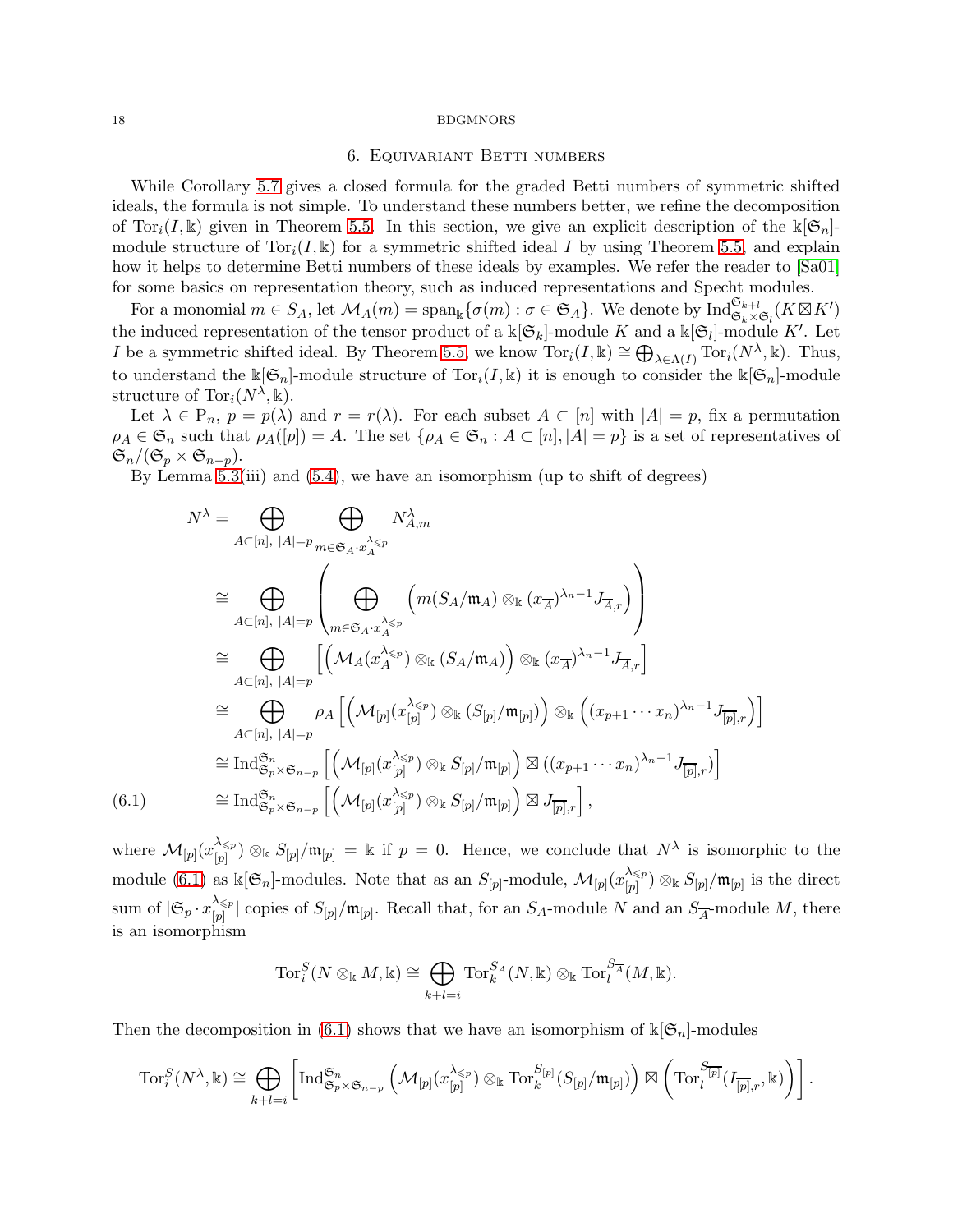Let  $S^{\lambda}$  be the Specht module associated to the partition  $\lambda = (\lambda_1, \ldots, \lambda_p)$  with  $\lambda_1 > 0$  (see, e.g., [\[Sa01,](#page-23-20) §2.3] or [\[Ga18,](#page-23-18) §3]). For an integer  $l \geq p$ , set

<span id="page-18-2"></span>
$$
U_l^{\lambda} = \operatorname{Ind}_{\mathfrak{S}_p \times \mathfrak{S}_{l-p}}^{\mathfrak{S}_l} S^{\lambda} \boxtimes S^{(l-p)}.
$$

Galetto [\[Ga18,](#page-23-18) Corollary 4.12] proved

(6.2) 
$$
\operatorname{Tor}_{i}^{S_{[n]}}(J_{[n],r}, \mathbb{k}) \cong U_{n}^{(1^{i},r)}
$$

as  $\Bbbk[\mathfrak{S}_n]$ -modules. This says

$$
\mathrm{Tor}_{i}^{S_{[p]}}(S_{[p]}/\mathfrak{m}_{[p]},\Bbbk)\boxtimes \mathrm{Tor}_{l}^{S_{\overline{[p]}}}(J_{\overline{[p]},r},\Bbbk)\cong U_p^{(1^i)}\boxtimes U_{n-p}^{(1^i,r)}
$$

as  $\Bbbk[\mathfrak{S}_p \times \mathfrak{S}_{n-p}]$ -modules. Combining all these facts, we get the following.

<span id="page-18-1"></span>**Proposition 6.1.** Let  $\lambda \in P_n$ ,  $p = p(\lambda)$  and  $r = r(\lambda)$ . As  $\mathbb{K}[\mathfrak{S}_n]$ -modules,

$$
\operatorname{Tor}_i(N^{\lambda}, \Bbbk) \cong \bigoplus_{k+l=i} \left( \operatorname{Ind}_{\mathfrak{S}_p \times \mathfrak{S}_{n-p}}^{\mathfrak{S}_n} \left( \mathcal{M}_{[p]}(x_{[p]}^{\lambda \leq p}) \otimes_{\Bbbk} U_p^{(1^k)} \right) \boxtimes U_{n-p}^{(1^l,r)} \right).
$$

We note that  $\mathcal{M}(x^{\lambda})$  is isomorphic to a  $\mathbb{k}[\mathfrak{S}_n]$ -module known as a permutation module [\[Sa01,](#page-23-20) §2.1].

<span id="page-18-0"></span>**Theorem 6.2.** Let I be a symmetric shifted ideal. Then as  $\mathbb{K}[\mathfrak{S}_n]$ -modules

$$
\operatorname{Tor}_i(I,\Bbbk)_{i+d} \cong \bigoplus_{\substack{\lambda \in \Lambda(I) \\ |\lambda| = d}} \bigoplus_{k+l = i} \left( \operatorname{Ind}_{\mathfrak{S}_{p(\lambda)} \times \mathfrak{S}_{n-p(\lambda)}}^{\mathfrak{S}_n} \left( \mathcal{M}_{[p(\lambda)]}(x_{[p(\lambda)]}^{\lambda \leq p(\lambda)}) \otimes_{\Bbbk} U_{p(\lambda)}^{(1^k)} \right) \boxtimes U_{n-p(\lambda)}^{(1^l,r(\lambda))} \right).
$$

In the rest of this section, we explain how Theorem [6.2](#page-18-0) is useful to write down Betti numbers of symmetric shifted ideals. To do this, we identify  $S^{\lambda}$  with the Ferrers diagram corresponding to partition  $\lambda$ . Also, for simplicity, we write

$$
\operatorname{Ind}_{\mathfrak{S}_p \times \mathfrak{S}_{n-p}}^{\mathfrak{S}_n} N \boxtimes M = N \boxtimes M \text{ and } \operatorname{Ind}_{\mathfrak{S}_p \times \mathfrak{S}_{n-p}}^{\mathfrak{S}_n} N \boxtimes S^{(n-p)} = N_{\uparrow n}.
$$

By Theorem [6.2,](#page-18-0) the  $\Bbbk[\mathfrak{S}_n]$ -module structure of  $\text{Tor}(N^\lambda,\Bbbk)$  only depends on  $p(\lambda), r(\lambda)$  and  $\lambda_{\leq p(\lambda)}$ . We write

$$
\text{info}(\lambda) = (p(\lambda), r(\lambda), \lambda_{\leq p(\lambda)}).
$$

**Example 6.3.** Let  $I = J_{[n],r} \subset \mathbb{k}[x_1,\ldots,x_n]$  be the monomial ideal generated by all squarefree monomials of degree  $r$ . As we already mentioned in  $(6.2)$ , we have

$$
\operatorname{Tor}_i(I,\Bbbk) \cong U_n^{(1^i,r)}
$$

for all i. Here we check that our formula in Theorem [6.2](#page-18-0) coincides with this. In this case,  $\Lambda(I)$  =  $\{(0^{n-r},1^r)\}\.$  Let  $\lambda = (0^{n-r},1^r)$ . Then since info( $\lambda$ ) =  $(0,r,\emptyset)$ , we have

$$
\bigoplus_{k+l=i} \left( \mathcal{M}_{[p(\lambda)]}(x^{\lambda_{\leq p(\lambda)}}) \otimes_{\Bbbk} U_{p(\lambda)}^{(1^k)} \right) \boxtimes U_{n-p(\lambda)}^{(1^l,r(\lambda))} = U_n^{(1^i,r)}
$$

and Theorem [6.2](#page-18-0) yields

$$
Tor_i(I, \mathbb{k}) \cong Tor_i(N^{\lambda}, \mathbb{k}) \cong U_n^{(1^i, r)}.
$$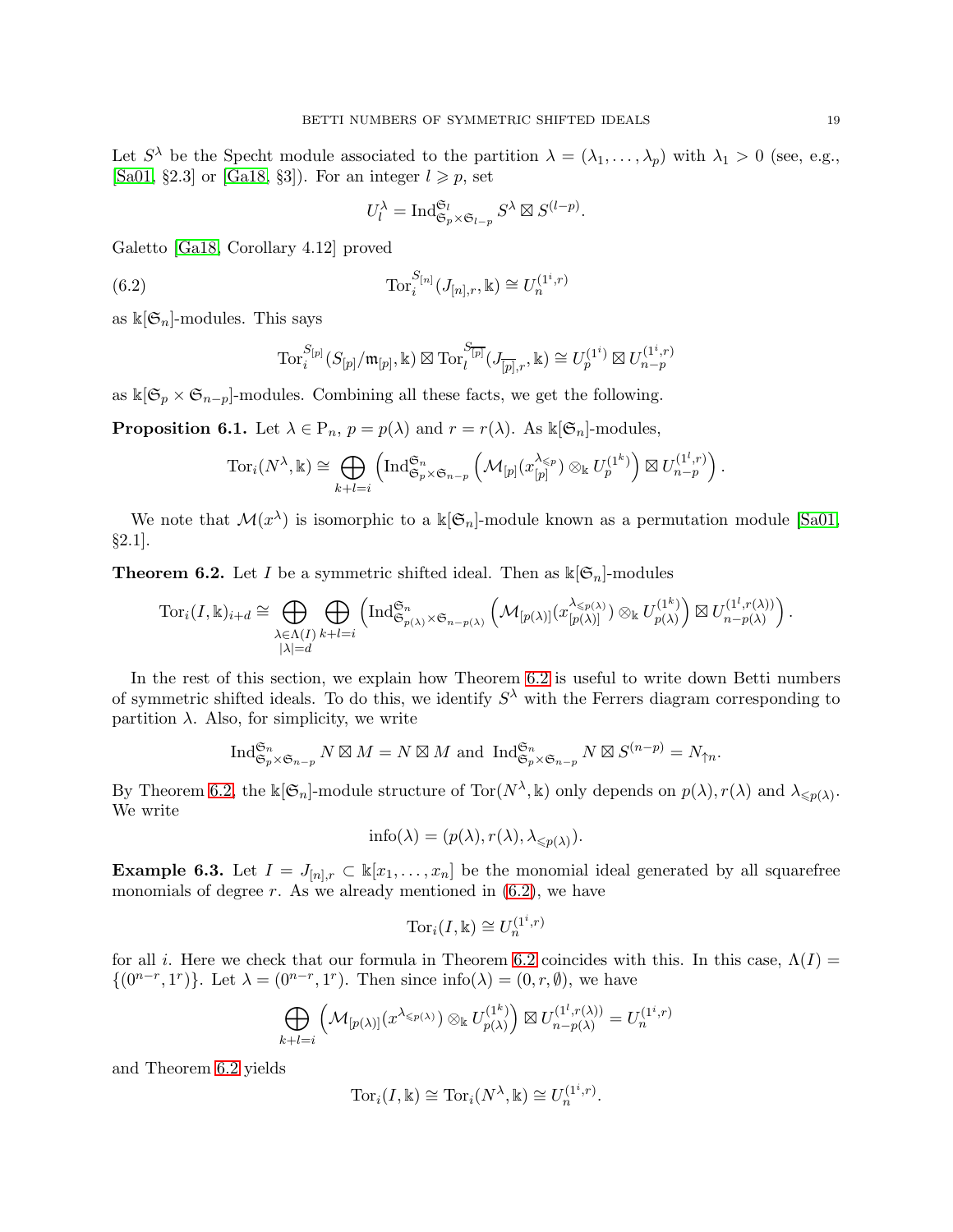Graded Betti numbers of an S-module N are often presented by a Betti table, i.e., the table whose  $(i, j)$ -th entry is  $\beta_{i,i+j}(N)$ .

For a module  $N^{\lambda}$  and a symmetric shifted ideal, we present their graded Betti numbers by the table whose  $(i, j)$ -th entry is the  $\mathbb{k}[\mathfrak{S}_n]$ -module given in Theorem [6.2.](#page-18-0) We call such table an equivariant Betti table.

For example, the equivariant Betti table of  $I_{6,3}$  is



**Example 6.4.** Let  $I = J_{[n]}^{(2)}$  $\binom{[n]}{[n],r}$  be the second symbolic power of the squarefree Veronese ideal with  $n \geq r+1$ . Then  $\Lambda(I) = {\lambda, \mu}$ , where  $\lambda = (0^{n-r-1}, 1^{r+1})$  and  $\mu = (0^{n-r}, 2^r)$ . Using  $\text{info}(\lambda) = (0, r + 1, \emptyset)$  and  $\text{info}(\mu) = (n - r, r, (0^{n-r}))$ , we obtain

$$
\mathrm{Tor}_i(N^\lambda,\Bbbk)\cong U_n^{(1^i,r+1)}
$$

and

$$
Tor_i(N^{\mu}, \mathbb{k}) \cong \bigoplus_{k+l=i} \left( \left( \mathcal{M}_{[n-r]}(x^{(0^{n-r})}) \otimes U_{n-r}^{(1^k)} \right) \boxtimes U_r^{(1^l,r)} \right) = U_{n-r}^{(1^i)} \boxtimes U_r^{(r)} = (U_{n-r}^{(1^i)})_{\uparrow n}.
$$

The equivariant Betti table of  $N^{\lambda}$  and  $N^{\mu}$  when  $n = 6$  and  $r = 3$  are:



The equivariant Betti table of  $I$  is given by the sum of the two tables above as follows:

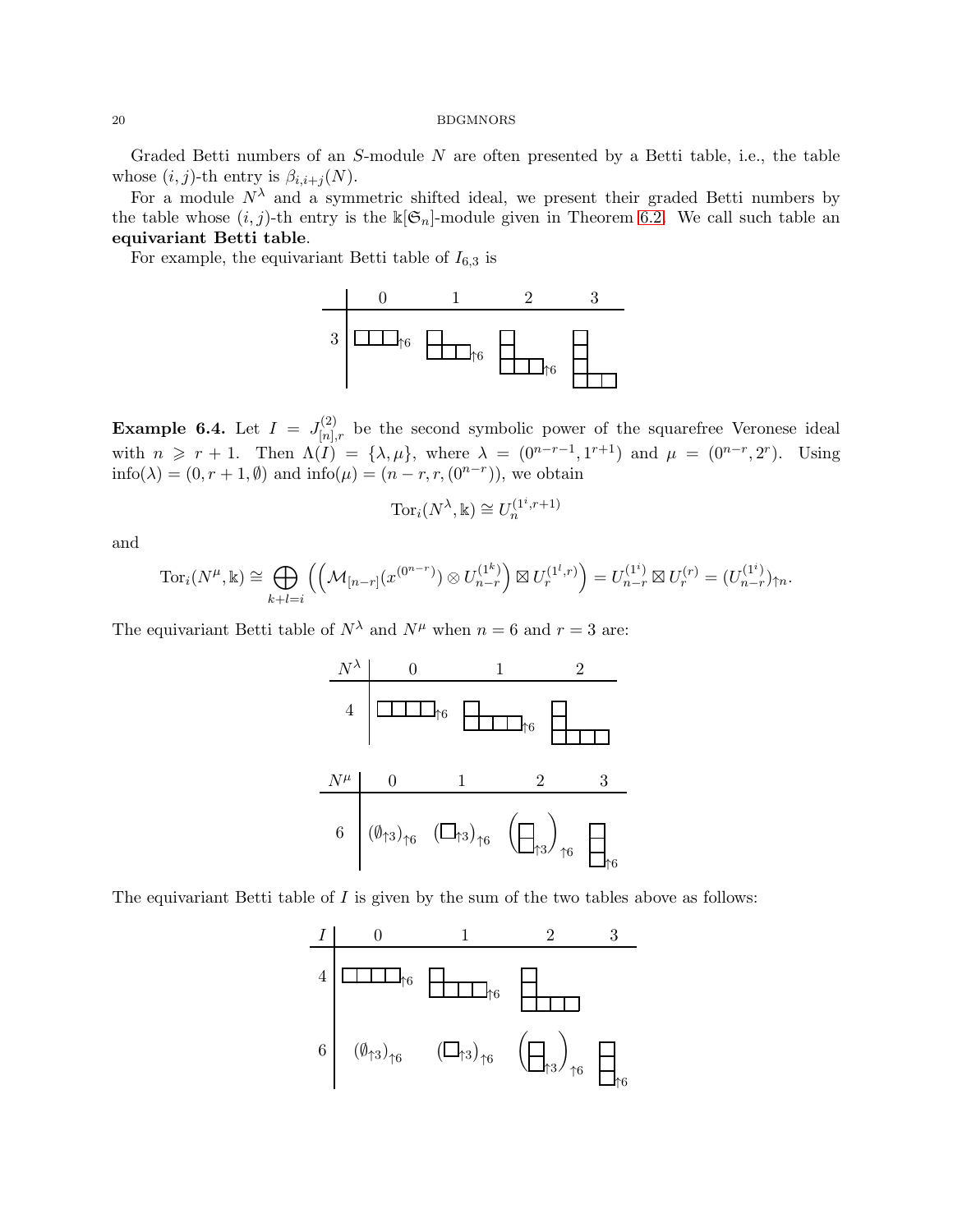**Example 6.5.** Let  $I = I_{n,r}^{(3)}$  be the third symbolic power of the squarefree Veronese ideal with  $n \ge r+2$ . Then  $\Lambda(I) = \{\lambda, \mu, \rho\}$  with  $\lambda = (0^{n-r-2}, 1^{r+2}), \mu = (0^{n-r-1}, 1, 2^r), \rho = (0^{n-r}, 3^r)$ . Using that  $\text{info}(\lambda) = (0, r + 2, \emptyset), \text{info}(\mu) = (n - r - 1, r, (0^{n-r-1}))$  and  $\text{info}(\rho) = (n - r, r, (0^{n-r}))$ , we have

$$
Tor_{i}(N^{\lambda}, \mathbb{k}) \cong U_{n}^{(1^{i}, r+2)}
$$
  
\n
$$
Tor_{i}(N^{\mu}, \mathbb{k}) \cong \bigoplus_{k+l=i} (\mathcal{M}_{[n-r-1]}(x^{(0^{n-r-1})}) \otimes U_{n-r-1}^{(1^{k})}) \boxtimes U_{r+1}^{(1^{l}, r)}
$$
  
\n
$$
= \left(U_{n-r-1}^{(1^{i})} \boxtimes U_{r+1}^{(r)}\right) \bigoplus \left(U_{n-r-1}^{(1^{i-1})} \boxtimes U_{r+1}^{(1,r)}\right),
$$
  
\n
$$
Tor_{i}(N^{\rho}, \mathbb{k}) \cong \bigoplus_{k+l=i} (\mathcal{M}_{[n-r]}(x^{(0^{n-r})}) \otimes U_{n-r}^{(1^{k})}) \boxtimes U_{r}^{(1^{l}, r)} = U_{n-r}^{(1^{i})} \boxtimes U_{r}^{(r)} = (U_{n-r}^{(1^{i})})_{\uparrow n}.
$$

The equivariant Betti table of I is the sum of the equivariant Betti table of  $N^{\lambda}$ ,  $N^{\mu}$  and  $N^{\rho}$ . The following tables are the equivariant Betti tables of these three modules when  $n = 6$  and  $r = 3$ .



<span id="page-20-0"></span>**Example 6.6.** Let  $I = (x_1, \ldots, x_n)^3 \subset \mathbb{k}[x_1, \ldots, x_n]$  with  $n \geq 3$ . Then  $\Lambda(I) = \{\lambda, \mu, \rho\}$  with  $\lambda = (0^{n-3}, 1^3), \mu = (0^{n-2}, 1, 2), \rho = (0^{n-1}, 3).$  A computation similar to Example [6.6](#page-20-0) shows that the equivariant Betti tables of  $N^{\lambda}$ ,  $N^{\mu}$  and  $N^{\rho}$  are

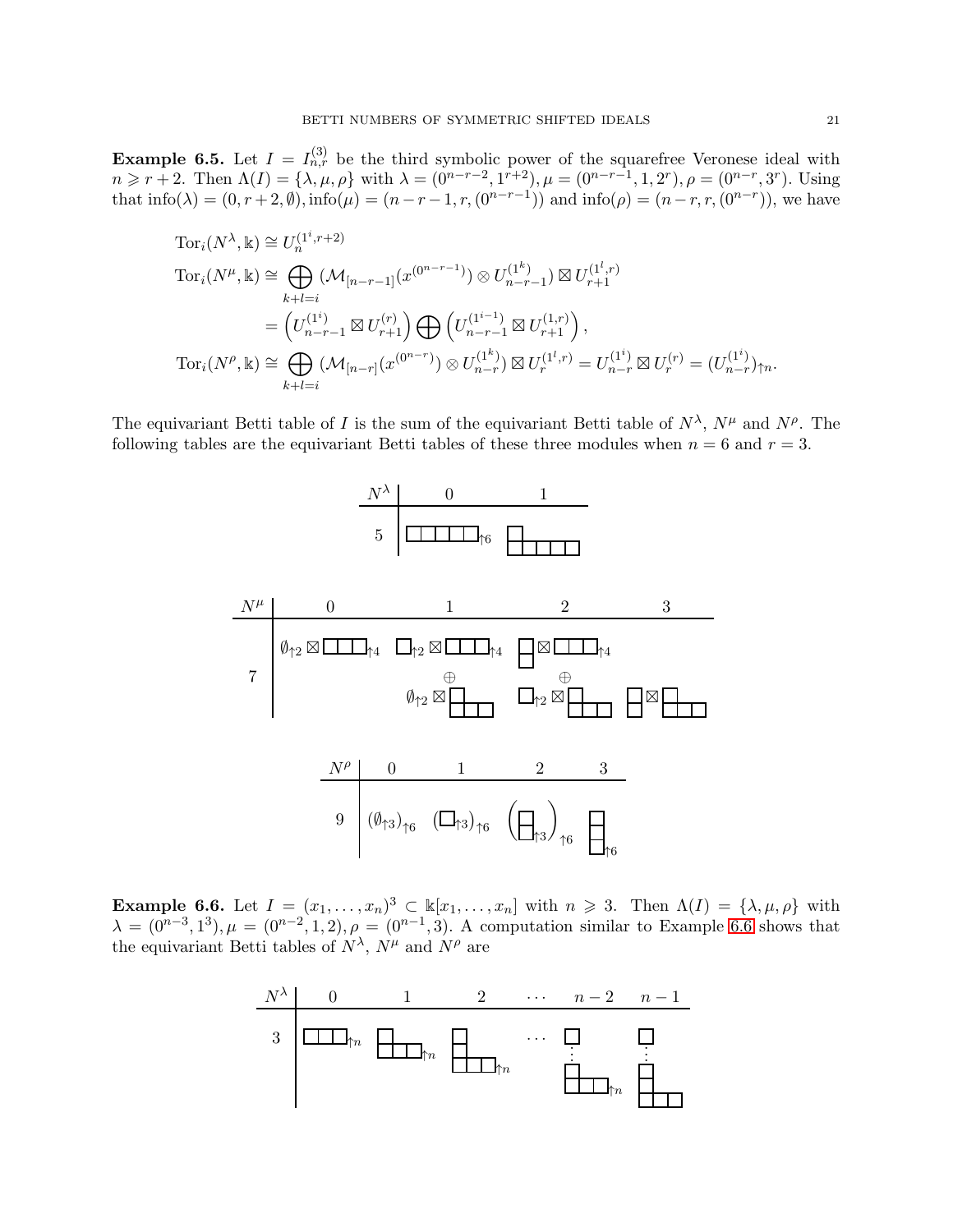| $N^{\mu}$                                                 | 0                                            | 1                                          | 2                                       | ...                    | $n-2$     | $n-1$ |
|-----------------------------------------------------------|----------------------------------------------|--------------------------------------------|-----------------------------------------|------------------------|-----------|-------|
| $\emptyset_{\uparrow n-2} \boxtimes \square_{\uparrow 2}$ | $\square_{\uparrow 2}$                       | $\square_{\uparrow 2}$                     | ...                                     | $\square_{\uparrow 2}$ |           |       |
| 3                                                         | $\emptyset_{\uparrow n-2} \boxtimes \square$ | $\square_{\uparrow n-2} \boxtimes \square$ | ...                                     | $\square$              | $\square$ |       |
| $N^{\rho}$                                                | 0                                            | 1                                          | 2                                       | ...                    | $n-1$     |       |
| 3                                                         | $(\emptyset_{\uparrow n-1})_{\uparrow n}$    | $(\square_{\uparrow n-1})_{\uparrow n}$    | $(\square_{\uparrow n-1})_{\uparrow n}$ | ...                    | $\square$ |       |

**Example 6.7.** Let  $I = (I_{n,2})^2$  with  $n \ge 4$ . Then  $\Lambda(I) = \{\lambda, \mu, \rho\}$  with  $\lambda = (0^{n-4}, 1^4), \mu = (0^{n-3}, 1^2, 2), \rho = (0^{n-2}, 2^2)$ 

and

$$
Tor_i(N^{\lambda}, \mathbb{k}) \cong U_n^{(1^i, 4)},
$$
  
\n
$$
Tor_i(N^{\mu}, \mathbb{k}) \cong \bigoplus_{k+l=i} \left( \mathcal{M}_{[n-3]}(x^{(0^{n-3})}) \otimes U_{n-3}^{(1^k)} \right) \boxtimes U_3^{(1^{l+1})}
$$
  
\n
$$
\cong \left( U_{n-3}^{(1^i)} \boxtimes U_3^{(1)} \right) \bigoplus \left( U_{n-3}^{(1^{i-1})} \boxtimes U_3^{(1^2)} \right) \bigoplus \left( U_{n-3}^{(1^{i-2})} \boxtimes U_3^{(1^3)} \right),
$$
  
\n
$$
Tor_i(N^{\rho}, \mathbb{k}) \cong U_{n-2}^{(1^i)} \boxtimes U_2^{(2)} = (U_{n-2}^{(1^i)})_{\uparrow n}.
$$

# 7. Other considerations

Weakly polymatroidal ideals. Our definition of symmetric shifted ideals is inspired by stable monomial ideals, which also have linear quotients (see [\[HH11,](#page-23-21) §7]), but almost all stable monomial ideals are not fixed by an action of the symmetric group. Besides stable monomial ideals, another famous class of monomial ideals which have linear quotients are (weakly) polymatroidal ideals (see [\[HH11,](#page-23-21) §12] for more details). A monomial ideal  $I \subset S$  is said to be **weakly polymatroidal** if for any two monomials  $u = x_1^{a_1} \cdots x_n^{a_n}$  and  $v = x_1^{b_1} \cdots x_n^{b_n} \in G(I)$  such that  $a_1 = b_1, \ldots, a_{t-1} = b_{t-1}$ and  $a_t > b_t$  for some t, there is  $j > t$  such that  $v(x_t/x_j) \in I$ .

One may wonder whether  $I_{n,c}^{(m)}$  is a weakly polymatroidal ideal and the fact that it has linear quotients follows from the weakly polymatroidal property. The next example shows this is not the case.

**Example 7.1.** Consider the ideal  $I = I_{6,3}^{(5)}$  which we also studied in Example [4.2.](#page-8-5) Recall that this ideal is generated by the  $\mathfrak{S}_6$ -orbits of the following five monomials

$$
(7.1) \t x_1 x_2^2 x_3^2 x_4^2 x_5^2 x_6^2, \t x_1 x_2 x_3^3 x_4^3 x_5^3 x_6^3, \t x_2^2 x_3^3 x_4^3 x_5^3 x_6^3, \t x_2 x_3^4 x_4^4 x_5^4 x_6^4, \t x_3^5 x_4^5 x_5^5 x_6^5.
$$

Then the two monomials

<span id="page-21-0"></span>
$$
u = x_1^{a_1} \cdots x_6^{a_6} = x_1^7 x_2^4 x_3^4 x_4^4 x_5^1 x_6^0
$$
 and  $v = x_1^{b_1} \cdots x_6^{b_6} = x_1^5 x_2^5 x_3^5 x_4^5 x_5^0 x_6^0$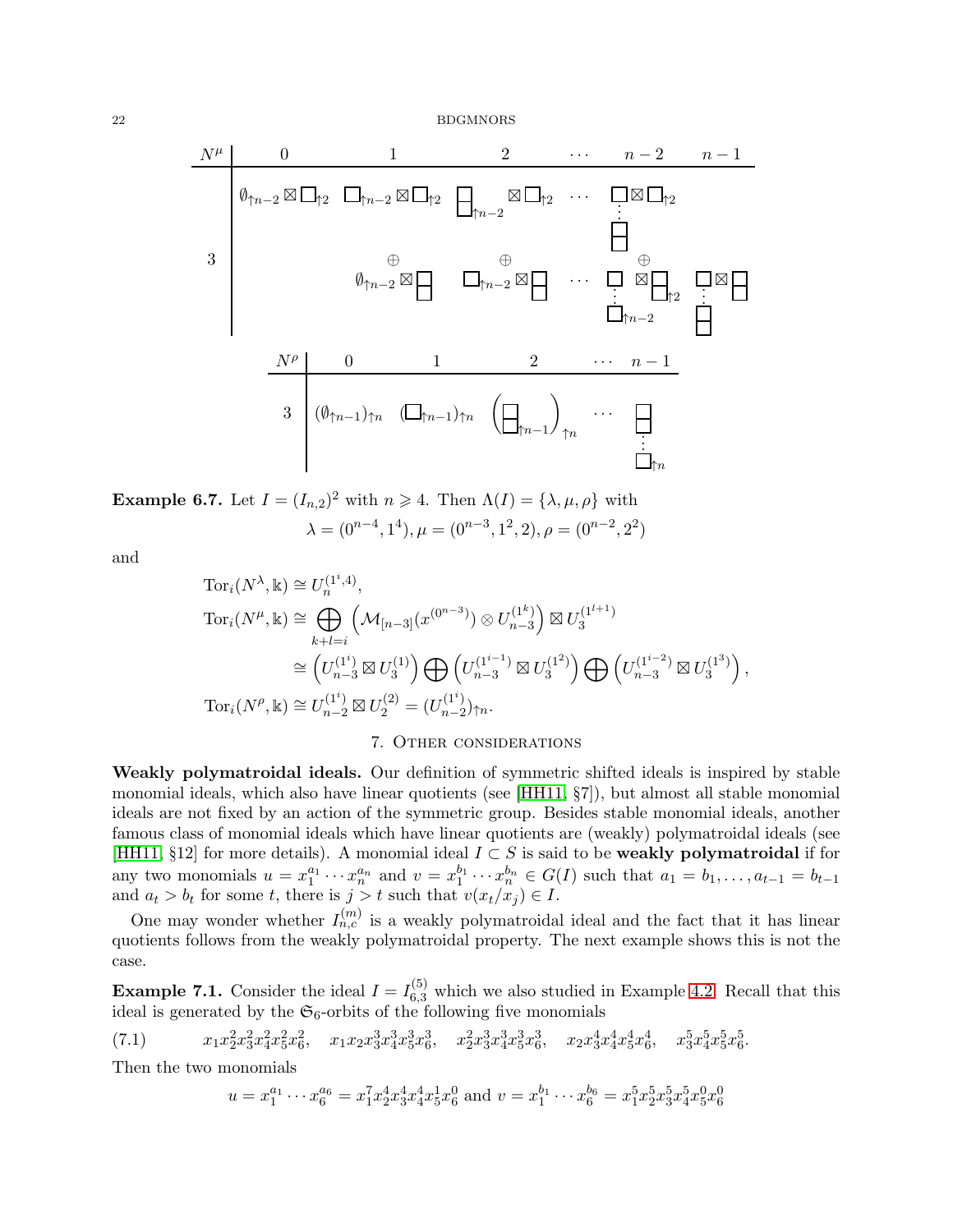are contained in I. Clearly  $a_1 > b_1$ , but for any  $j > 1$  the monomial  $v(x_1/x_j)$  must belong to the  $\mathfrak{S}_6$ -orbit of  $x_3^4x_4^5x_5^6x_6^6$ . However, the monomial  $x_3^4x_4^5x_5^5x_6^6$  is not divisible by any monomial listed in  $(7.1)$ , so I is not weakly polymatroidal.

Open questions. Finally, we give a few open problems relating to symmetric shifted ideals. We give a formula for (equivariant) Betti numbers of symmetric shifted ideals, but we could not construct their minimal graded free resolutions. On the other hand, an explicit  $\mathfrak{S}_n$ -equivariant minimal graded free resolutions of  $I_{n,c}$  is constructed in [\[Ga18\]](#page-23-18).

**Problem 7.2.** Construct explicit  $\mathfrak{S}_n$ -equivariant minimal graded free resolutions of symmetric shifted ideals.

Symmetric shifted ideals give a class of  $\mathfrak{S}_n$ -fixed monomial ideals having linear resolutions. However, we do not know if there is an  $\mathfrak{S}_n$ -fixed monomial ideal which is not shifted but has a linear resolution. This prompts the following:

<span id="page-22-14"></span>**Problem 7.3.** Find a combinatorial characterization of  $\mathfrak{S}_n$ -fixed monomial ideals having linear resolutions.

Remark 7.4. After this paper was posted on arXiv, Claudiu Raicu [\[Ra19\]](#page-23-22) gave an answer to Problem [7.3.](#page-22-14) He proves that if an  $\mathfrak{S}_n$ -fixed monomial ideal has a linear resolution then it must be a symmetric shifted ideal. In particular, Theorem [3.2](#page-5-0) and his result imply that an  $\mathfrak{S}_n$ -fixed monomial ideal has linear quotients if and only if it is a symmetric shifted ideal.

### **REFERENCES**

- <span id="page-22-3"></span>[AS12] J. Ahn and Y. S. Shin. The minimal free resolution of a star-configuration in  $\mathbb{P}^n$  and the weak Lefschetz property. J. Korean Math. Soc., 49(2):405–417, 2012.
- <span id="page-22-4"></span>[AS14] J. Ahn and Y. S. Shin. The minimal free resolution of a fat star-configuration in  $\mathbb{P}^n$ . Algebra Colloq., 21(1):157-166, 2014.
- <span id="page-22-0"></span>[AH07] M. Aschenbrenner and C. J. Hillar, Finite generation of symmetric ideals. Trans. Amer. Math. Soc., 359(11):5171–5192, 2007.
- <span id="page-22-5"></span>[BDRH+09] T. Bauer, S. Rocco, B. Harbourne, M. Kapustka, A. Knutsen, W. Syzdek, and T. Szemberg. A primer on Seshadri constants. In Interactions of classical and numerical algebraic geometry, volume 496 of Contemp. Math., pages 33–70. Amer. Math. Soc., Providence, RI, 2009.
- <span id="page-22-6"></span>[BH10] C. Bocci and B. Harbourne. Comparing powers and symbolic powers of ideals. J. Algebraic Geom., 19(3):399– 417, 2010.
- <span id="page-22-7"></span>[CCG08] E. Carlini, L. Chiantini, and A. V. Geramita. Complete intersections on general hypersurfaces. Michigan Math. J., 57:121–136, 2008. Special volume in honor of Melvin Hochster.
- <span id="page-22-8"></span>[CGVT14] E. Carlini, E. Guardo, and A. Van Tuyl. Star configurations on generic hypersurfaces. J. Algebra, 407:1–20, 2014.
- <span id="page-22-13"></span>[CH14] S. M. Cooper and B. Harbourne. Regina lectures on fat points. In Connections between algebra, combinatorics, and geometry, volume 76 of Springer Proc. Math. Stat., pages 147–187. Springer, New York, 2014.
- <span id="page-22-9"></span>[CHT11] S. M. Cooper, B. Harbourne, and Z. Teitler. Combinatorial bounds on Hilbert functions of fat points in projective space. J. Pure Appl. Algebra, 215(9):2165–2179, 2011.
- <span id="page-22-12"></span>[CLO07] D. Cox, J. Little, and D. O'Shea. Ideals, varieties, and algorithms. Undergraduate Texts in Mathematics. Springer, New York, third edition, 2007. An introduction to computational algebraic geometry and commutative algebra.
- <span id="page-22-1"></span>[Dr14] J. Draisma, Noetherianity up to symmetry. In Combinatorial algebraic geometry, volume 2108 of Lecture Notes in Mathematics, pages 33–61, Springer, 2014.
- <span id="page-22-2"></span>[EK90] S. Eliahou and M. Kervaire, Minimal resolutions of some monomial ideals, J. Algebra 129 (1990), 1–25.
- <span id="page-22-10"></span>[Fra08] C. A. Francisco. Tetrahedral curves via graphs and Alexander duality. J. Pure Appl. Algebra, 212(2):364–375, 2008.
- <span id="page-22-11"></span>[FMN06] C. A. Francisco, J. C. Migliore, and U. Nagel. On the componentwise linearity and the minimal free resolution of a tetrahedral curve. J. Algebra, 299(2):535–569, 2006.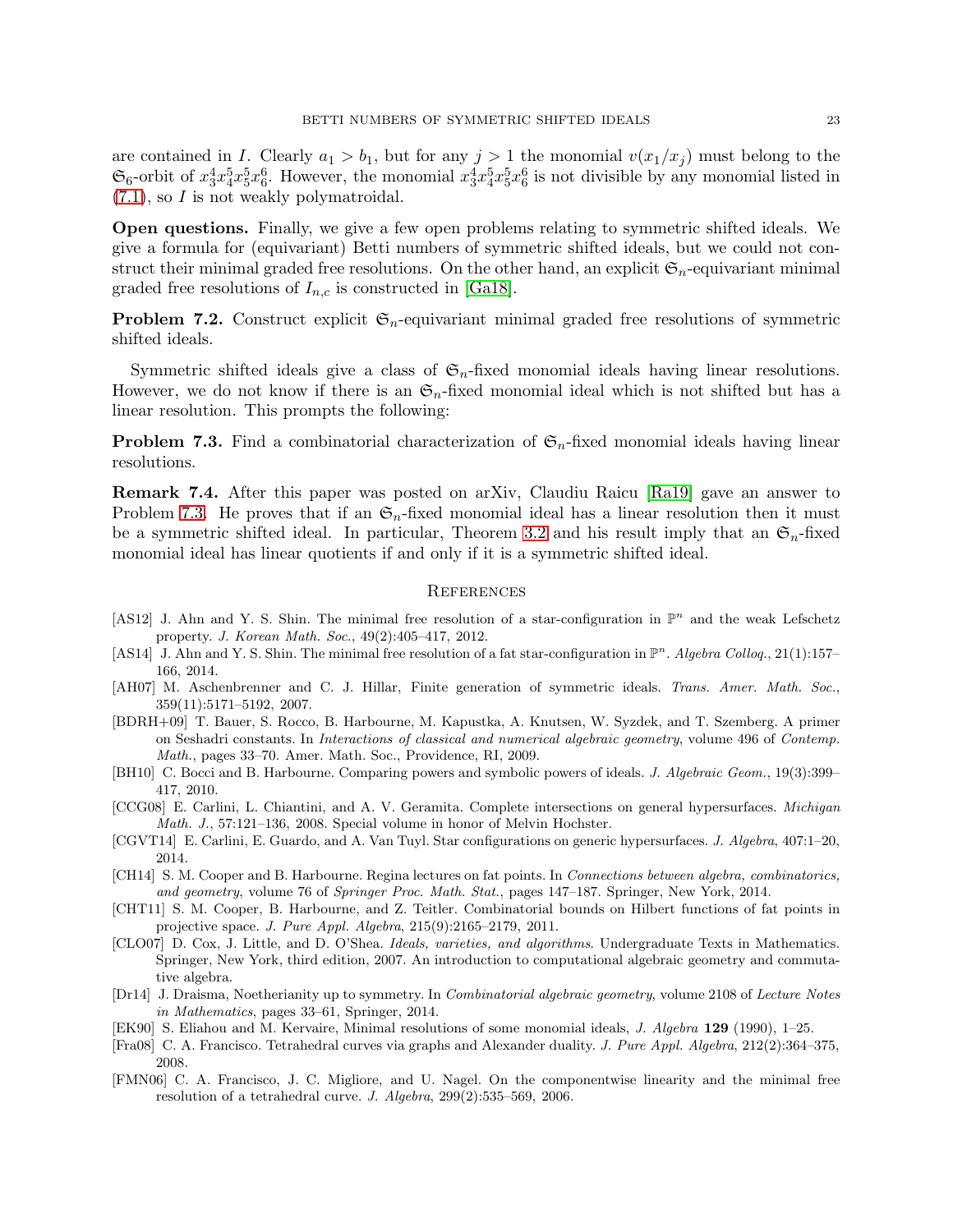- <span id="page-23-18"></span>[Ga18] F. Galetto, On the ideal generated by all squarefree monomials of a given degree, J. Commut. Algebra, to appear, <https://projecteuclid.org/euclid.jca/1523433695>.
- <span id="page-23-19"></span>[GGSVT18] F. Galetto, A. V. Geramita, Y. S. Shin, and A. Van Tuyl. The symbolic defect of an ideal. J. Pure Appl. Algebra, 2018. <https://doi.org/10.1016/j.jpaa.2018.11.019>
- <span id="page-23-12"></span>[GHM13] A. V. Geramita, B. Harbourne, and J. Migliore. Star configurations in  $\mathbb{P}^n$ . J. Algebra, 376:279-299, 2013.
- <span id="page-23-13"></span>[GHMN15] A. V. Geramita, B. Harbourne, J. Migliore, and U. Nagel. Matroid configurations and symbolic powers of their ideals, Trans. Amer. Math. Soc. 369 (2017), 7049–7066.
- <span id="page-23-6"></span>[GMS06] A. V. Geramita, J. Migliore, and L. Sabourin. On the first infinitesimal neighborhood of a linear configuration of points in  $\mathbb{P}^2$ . *J. Algebra*, 298(2):563-611, 2006.
- <span id="page-23-17"></span>[GS] D. R. Grayson and M. E. Stillman. Macaulay2, a software system for research in algebraic geometry. Available at <http://www.math.uiuc.edu/Macaulay2/>.
- <span id="page-23-21"></span>[HH11] J. Herzog and T. Hibi, Monomial ideals, Graduate Texts in Mathematics, vol. 260, Springer-Verlag, 2011.
- <span id="page-23-16"></span>[HT02] J. Herzog and Y. Takayama, Resolutions by mapping cones, Homology Homotopy Appl. 4 (2002), 277—294.
- <span id="page-23-0"></span>[HS12] C. J. Hillar and S. Sullivant, Finite Gröbner bases in infinite dimensional polynomial rings and applications. Adv. Math.,  $229(1):1-25$ ,  $2012$ ).
- <span id="page-23-1"></span>[LNNR18a] D. V. Le, U. Nagel, H. D. Nguyen, and T. Römer, Castelnuovo-Mumford regularity up to symmetry. Int. Math. Res. Not. (to appear), arXiv:1806.00457.
- <span id="page-23-2"></span>[LNNR18b] D. V. Le, U. Nagel, H. D. Nguyen, and T. Römer, Codimension and Projective Dimension up to Symmetry. *Math. Nachr.* (to appear),  $arXiv:1809.06877$ .
- <span id="page-23-15"></span>[LS19] K.-N. Lin and Y.-H. Shen. Symbolic powers and free resolutions of generalized star configurations of hypersurfaces, 2019, [arXiv:1912.04448.](http://arxiv.org/abs/1912.04448)
- <span id="page-23-14"></span>[Man19] P. Mantero. The structure and free resolutions of the symbolic powers of star configurations of hypersurfaces. Preprint, 2019, arXiv:1907.08172.
- <span id="page-23-7"></span>[MN05] J. Migliore and U. Nagel. Tetrahedral curves. Int. Math. Res. Not., (15):899–939, 2005.
- <span id="page-23-3"></span>[NR17] U. Nagel and T. Römer, Equivariant Hilbert series in non-Noetherian polynomial rings. J. Algebra, 486:204– 245, 2017.
- <span id="page-23-8"></span>[PS15] J. P. Park and Y. S. Shin. The minimal free graded resolution of a star-configuration in  $\mathbb{P}^n$ . J. Pure Appl. Algebra, 219(6):2124–2133, 2015.
- <span id="page-23-22"></span>[Ra19] C. Raicu, Regularity of  $\mathfrak{S}_n$ -invariant monomial ideals, Preprint, 2019, arXiv:1909.04650.
- <span id="page-23-9"></span>[Sch82] P. W. Schwartau. Liaison Addition and Monomial Ideals. ProQuest LLC, Ann Arbor, MI, 1982. Thesis (Ph.D.)–Brandeis University.
- <span id="page-23-20"></span>[Sa01] B. Sagan: The symmetric group. Representations, combinatorial algorithms, and symmetric functions. Second edition. Graduate Texts in Mathematics, vol. 203, Springer-Verlag, 2001.
- <span id="page-23-4"></span>[Sta99] R. P. Stanley. Enumerative combinatorics. Vol. 2, volume 62 of Cambridge Studies in Advanced Mathematics. Cambridge University Press, Cambridge, 1999. With a foreword by Gian-Carlo Rota and appendix 1 by Sergey Fomin.
- <span id="page-23-10"></span>[TVAV11] D. Testa, A. Várilly-Alvarado, and M. Velasco. Big rational surfaces. Math. Ann., 351(1):95-107, 2011.
- <span id="page-23-11"></span>[Var11] M. Varbaro. Symbolic powers and matroids. Proc. Amer. Math. Soc., 139(7):2357–2366, 2011.
- <span id="page-23-5"></span>[ZS75] O. Zariski and P. Samuel. Commutative algebra. Vol. II. Springer-Verlag, New York-Heidelberg, 1975. Reprint of the 1960 edition, Graduate Texts in Mathematics, Vol. 29.